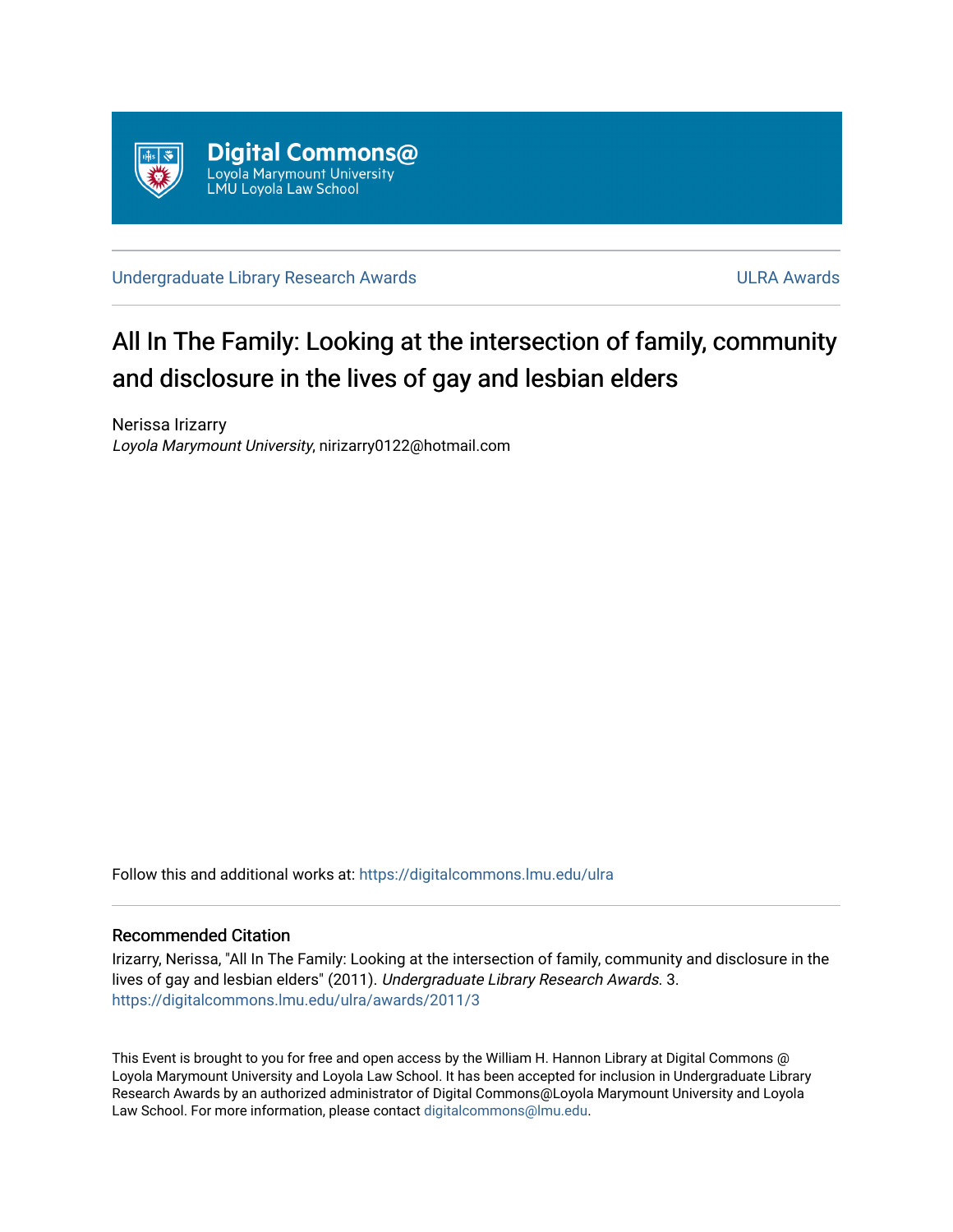## **All In The Family:**

Looking at the intersection of family, community and disclosure in the lives of gay and lesbian elders

*Nerissa Irizarry*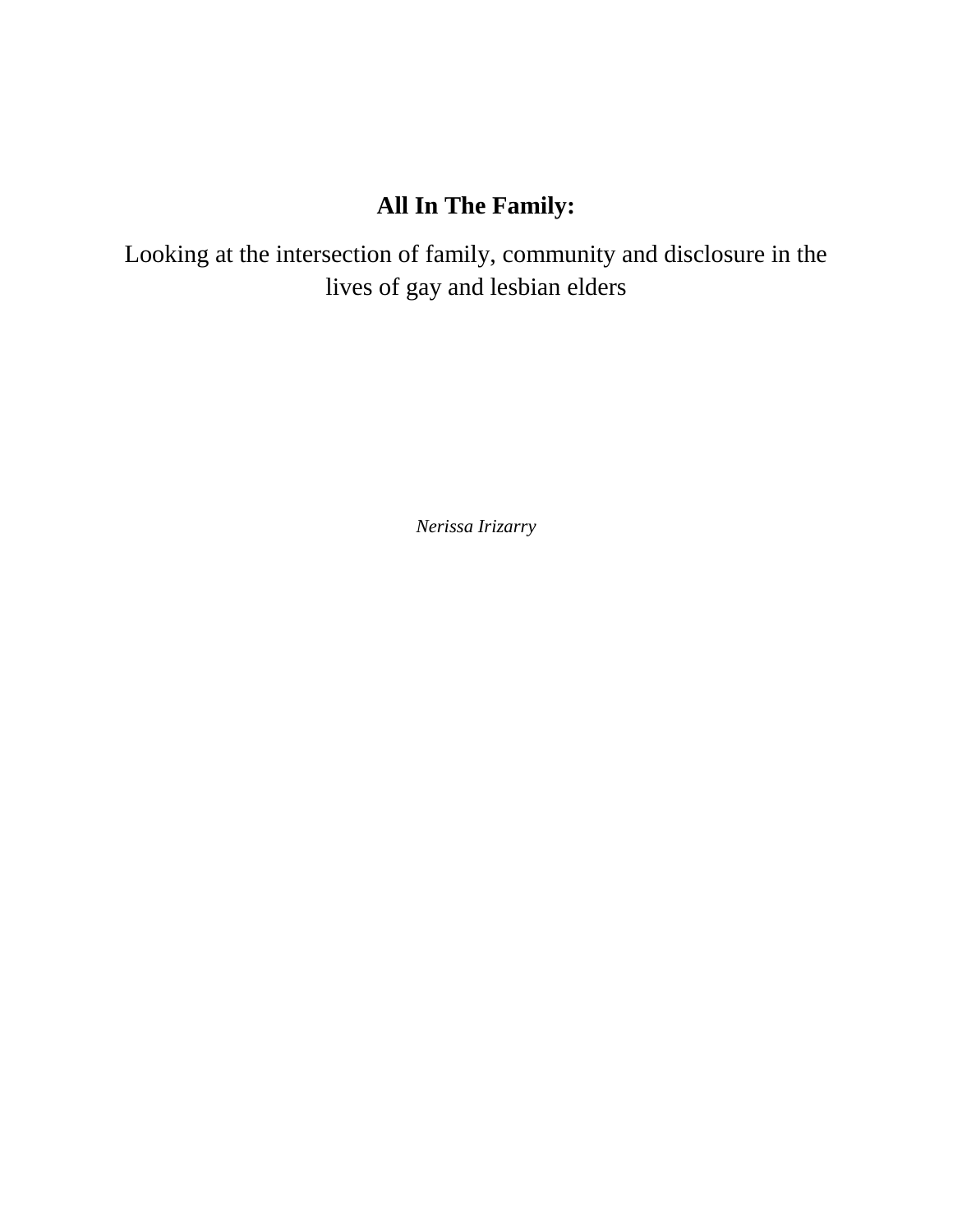#### *INTRODUCTION*

America is getting old. Our aging population is one of our fastest growing populations, with medical innovations keeping us alive longer (Baca Zinn, 2008). The rate of America's aging population increased from 4.1% in 1900 to 12.4% in 2000 and is expected to more than double from 2010 to 2030 (Quadagno, 2005; Barker et al., 2006). Gays and lesbians are a part of that aging population. The gay and lesbian elders of the  $21<sup>st</sup>$  century have endured an immense amount of social change. Such changes as the gay rights movement, civil rights movement, and women"s rights have shaped their life experiences. This cohort has seen people brutalized by police for frequenting gay establishments and were forced to pass as heterosexual just to maintain employment and any semblance of quality of life. While social attitudes have generally improved, gays and lesbians still occupy an oppressed status in our society. In 29 US states, it is legal to fire someone for being lesbian, gay or bisexual (HRC, 2010). Similar discriminatory public policies affect gay and lesbian elders as well. In instances where a gay or lesbian senior is partnered, they face immense legal blockades which distinguish them from their heterosexual counterparts such as not being afforded the same social security benefits. Dubois (2006) points out gay and lesbian elders must engage in deliberate advance legal planning to protect themselves, their families and their property. Gay and lesbian elders must also cope with unique housing and medical challenges. In efforts to avoid interpersonal discrimination, many elders may conceal their homosexual identity. As of 2010, the United States Census does not count gay and lesbian couples. In many places throughout the United States, gay and lesbian community services do not extend care to the specific needs of older gays and lesbians. For such reasons, older gays and lesbians are a highly invisible population.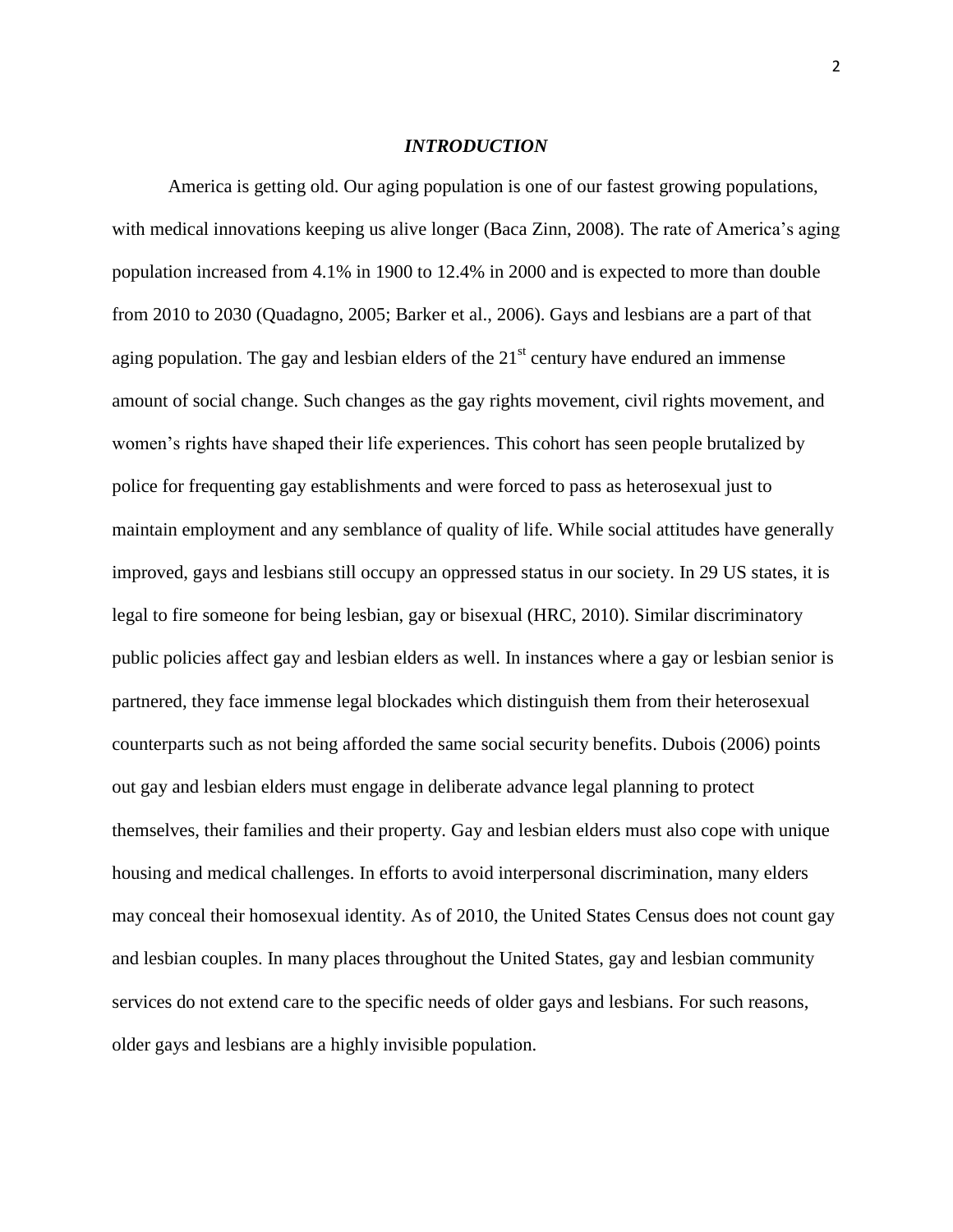This study seeks to explore the ways in which gay and lesbian elders have negotiated their sexual identity within family and community settings. The process of coming out is a strong determinant for the quality of gay and lesbian peoples' interpersonal relationships. It is especially helpful to interview seniors because they represent a population whose experiences span a long period of time. These experiences are not only reflective of personal change and development, but also of societal and historical influences on the life course. By studying the intersection of family, community and coming out, which are all central to human identity, we can begin to address other social inequalities which plague groups. With that understanding, my study seeks to publicly highlight the familial and community experiences of an overlooked segment of our population.

#### *LITERATURE REVIEW*

The makeup of family has been an issue of debate in the moral and legal realms, with people fighting to claim the definition of a "real" family as legitimate over other's definitions. Those definitions vary depending on the demographic being studied, with Blacks, Whites, heterosexuals and homosexuals all viewed as holding parallel definitions of familial makeup (Baca Zinn et al., 2008). In the unique familial experiences of gays and lesbians, the existing literature surrounds two family models, chosen or created and biological (Weston, 1991; Patterson, 2000; Savin-Williams et al., 1998). For gays and lesbians age 50 and older, the research on familial constructions is obsolete and nearly nonexistent. With an understanding that choice/chosen family and biological family are normalized in our society as socially acceptable and are thus dominant, this literature review will set out to evaluate these models in the lives of gays and lesbians.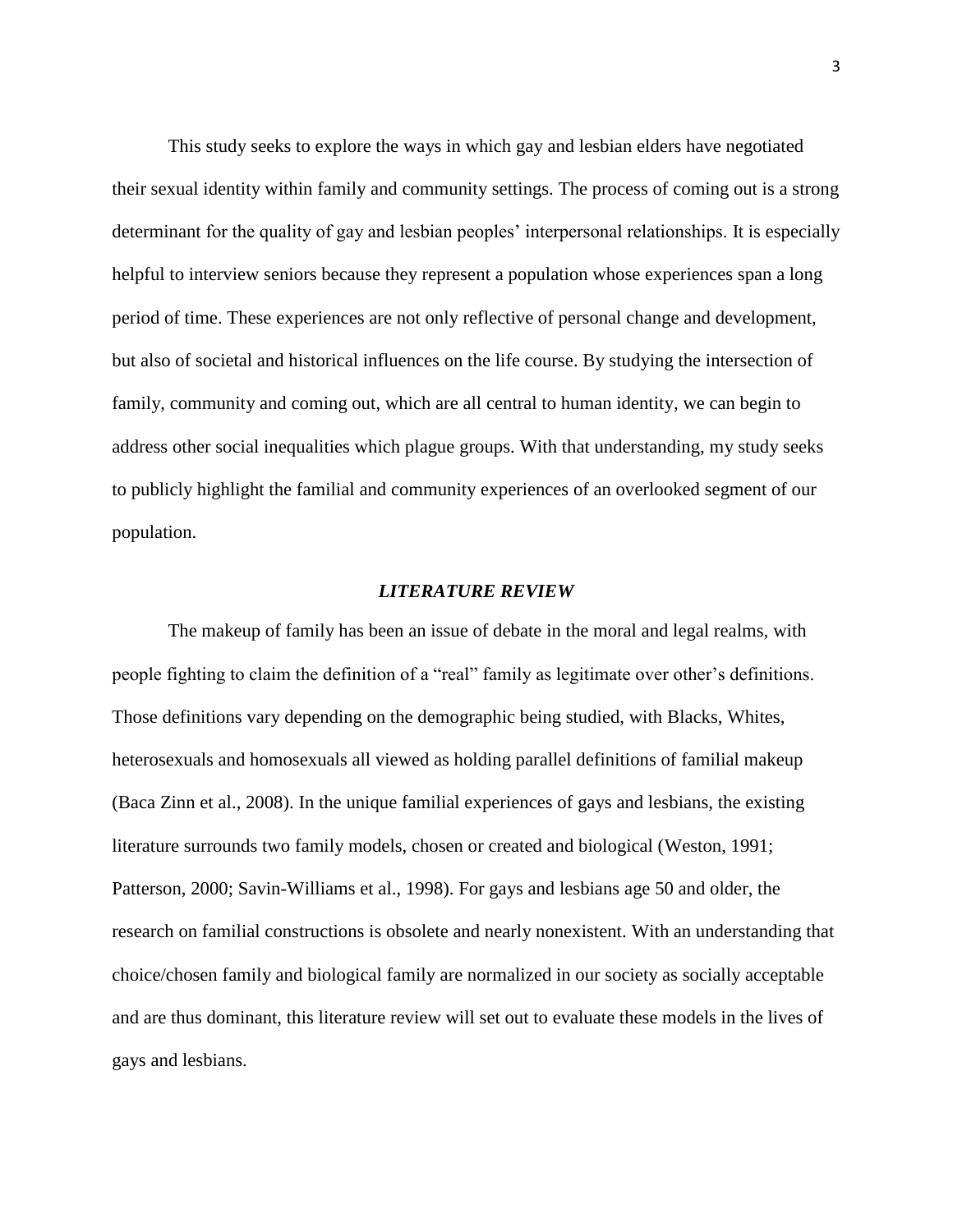The majority of research surrounding biological family involvement in the lives of gay and lesbian people focuses on those relationships after coming out (Savin Williams et al., 1998; D'Augelli et al., 1998; Valentine et al., 2003). Considering the ability to conceal one's homosexual identity and pass as heterosexual, family members may be unaware of a relative's homosexual identity if it were not for the coming out process. Therefore, analyzing the relationships out gay people have with their families of origin can provide the most accurate picture of the influence of sexuality. Savin Williams (1998) tells us that a heterosexual parent's initial reactions to their children coming out is negative, characterized by feelings of grief, shame, guilt and shock. This research goes on to discuss the developmental process in which a parent"s feelings toward their homosexual child usually shift to acceptance after time has passed. Similar research has found that disclosure of a homosexual identity during adolescence results in victimization within the family, often in the form of verbal attacks and less frequently in the form of physical attacks (D"Augelli, 1998). The finding in Savin Williams" (1998) research is consistent with the research on gay and lesbian senior"s experiences with biological family. Rosenfeld (1999) and Muraco (2008) tell us that gay and lesbian elders find support in their biological family, especially when sexual identity is disclosed. In a study on the physical and mental health of older lesbian, gay and bisexual adults, results conclusively indicated that the most important factor identified by the participants in determining support satisfaction was that the support group member knew their sexual orientation (Grossman, 2006).

The majority of the research on out gay and lesbian people"s experiences with biological families centers on the experiences of youth (14-21), leaving those that come out later in life grossly underrepresented. In the limited research that does address the role of biological family in the lives of older gays and lesbians, the issue of social support is a focus (Grossman et al.,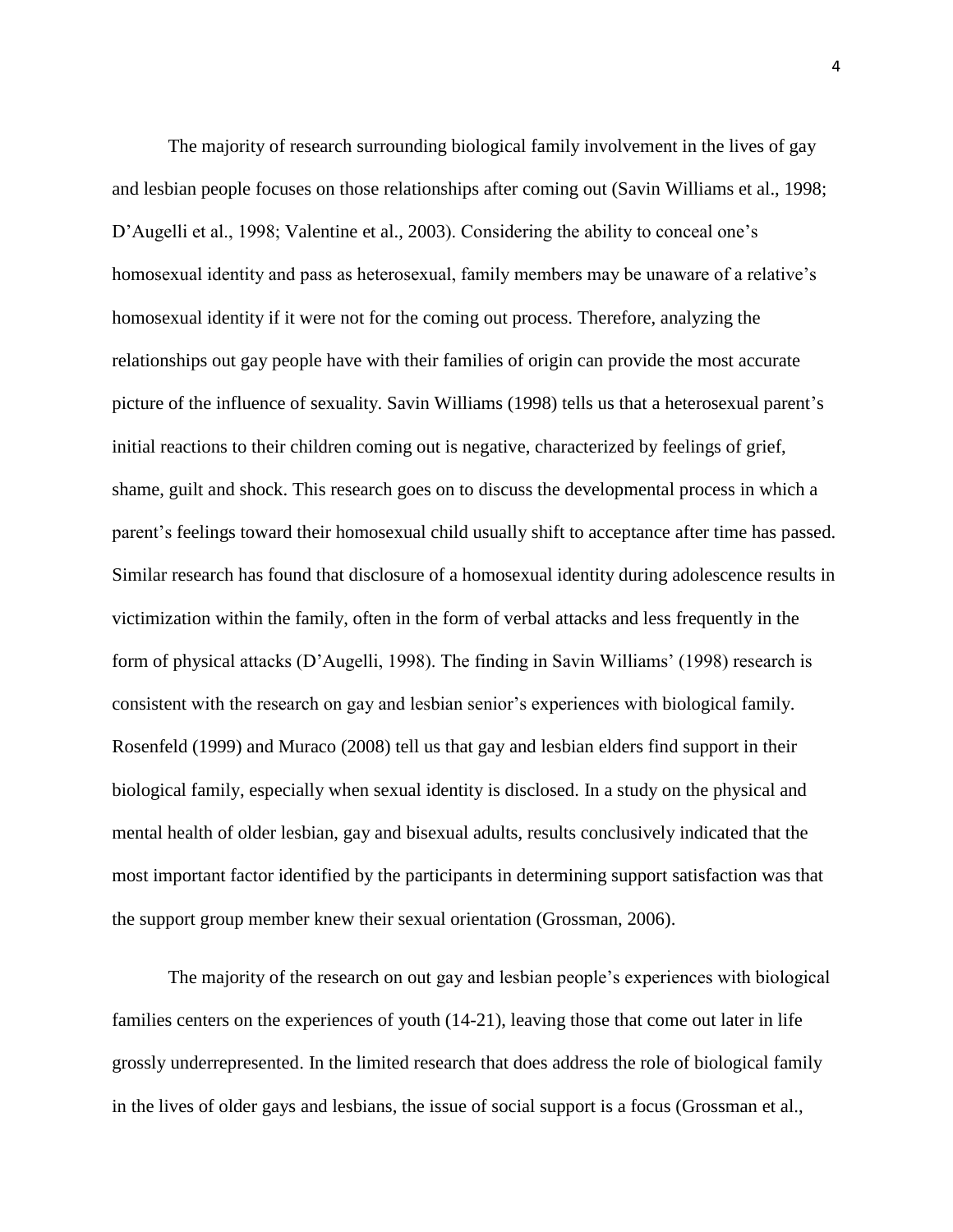2000; Muraco et al., 2008). Muraco (2008) details how biological familial bonds among older gay men take on both negative and positive implications for the subjects. Further, outward disclosure of sexual identity among homosexual elders is often suppressed compared to the coming out experiences of homosexual youth (D"Augelli, 1998; Muraco, 2008; Rosenfeld, 1999). Given the generational variances within these two cohorts, research that treats gay and lesbian elders and youth as separate bodies is needed.

In the face of an often precarious experience with biological family, gay and lesbian people often adopt families of choice (Patterson, 2000; Orel, 2004). Orel"s (2004) study followed 26 gay, lesbian, and bisexual (GLB) seniors guided by questions in a focus group setting. The researcher"s questions on family found that all participants had created families of choice throughout their lives. Beeler"s (1999) study on 160 gay and lesbian people over the age of 45 found that 68% of their study"s participants had families of choice. These GLB elders derived most of their social support from a friendship network, spending holidays with and relying on these networks of non-biologically related people when problems arose (Beeler et al., 1999).

The current, as well as historical, legal climate in the US has played a substantial role in structuring gay and lesbian peoples" interpersonal relationships. Such court decisions as *Bowers v. Hardwick* in 1986 and the Defense of Marriage Act in 1996 (DOMA) effectively criminalize and regulate the private actions and relations of lesbian and gay people. These cases are not isolated in a particular historical context, but rather reflect policy legacies. Miriam Smith (2008) writes that "policy legacies played a key role in reinforcing stigma for lesbian and gay political claims in the US."The Defense of Marriage Act marks the deliberate outlawing of same-sex marriage, simultaneously constraining the economic prosperity of coupled gays and lesbians and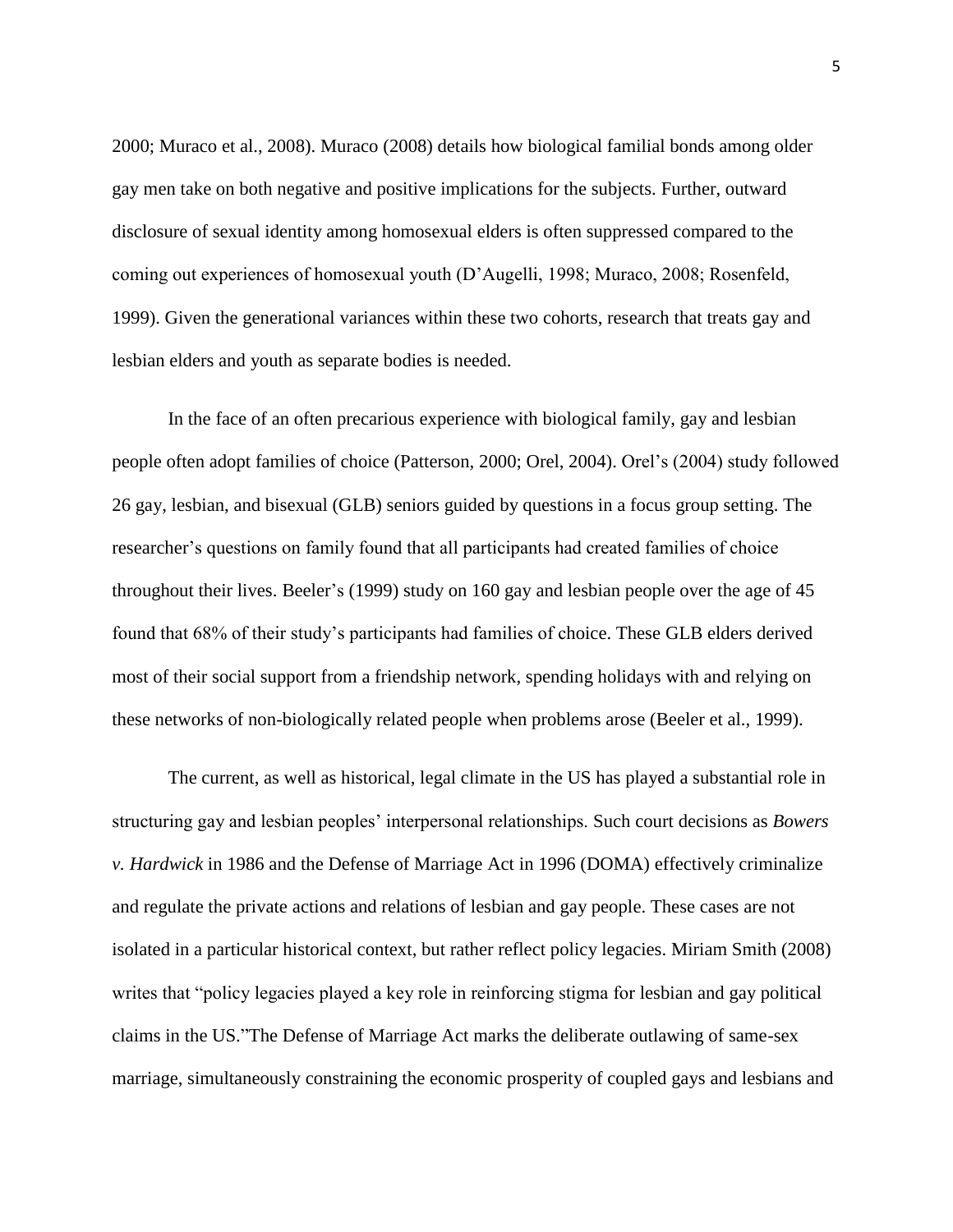illegitimating those partnerships. The economic effects encompass unequal taxation and suspension of earned benefits (Badgett, 2007; Steinberger, 2009). These economic restrictions are felt particularly during later years, as gay and lesbian elders must take extra precautions just to have some semblance of security (Dubois, 2006). Further, gay and lesbian elders" understanding of traditional family undergoes a transformation as a result of discriminatory public policy (Barker et al., 2006). In the absence of accommodating laws, those individuals that comprise the social support network of gay and lesbian elders surpass being identified as solely friends and instead begin to take on roles conventionally reserved for biological family (Barker et al., 2006; de Vries & Hoctel, 2007). In de Vries and Hoctel"s (2007) study of chosen families among older gays and lesbians, all but 1 of the 20 participants indicated that they considered their friends to be family. The participants indicated that their friends were loving, compassionate, loyal, dependable in times of need and overall accepting (de Vries & Hoctel, 2007). These findings led to the speculation that "the friends of older gay men and lesbians are defined in ways that one might expect would be applied to kin among heterosexual adults" (de Vries & Hoctel, 2007). These gay and lesbian elders negotiated the structure of their family life according to the social and legal limits imposed upon them.

By examining the existing research on GLB elders' familial experiences, we can conclude that there are large gaps. In particular, the characterization of family and roles family play in the lives of out GLB elders is only minimally addressed. Of the research that does exist on GLB elders' family relationships, only one delves into this group's concept of family as uniting both biological and chosen family models (Muraco et al., 2008). With this understanding, this paper looks to address some of these gaps. Given the research conducted on gay and lesbian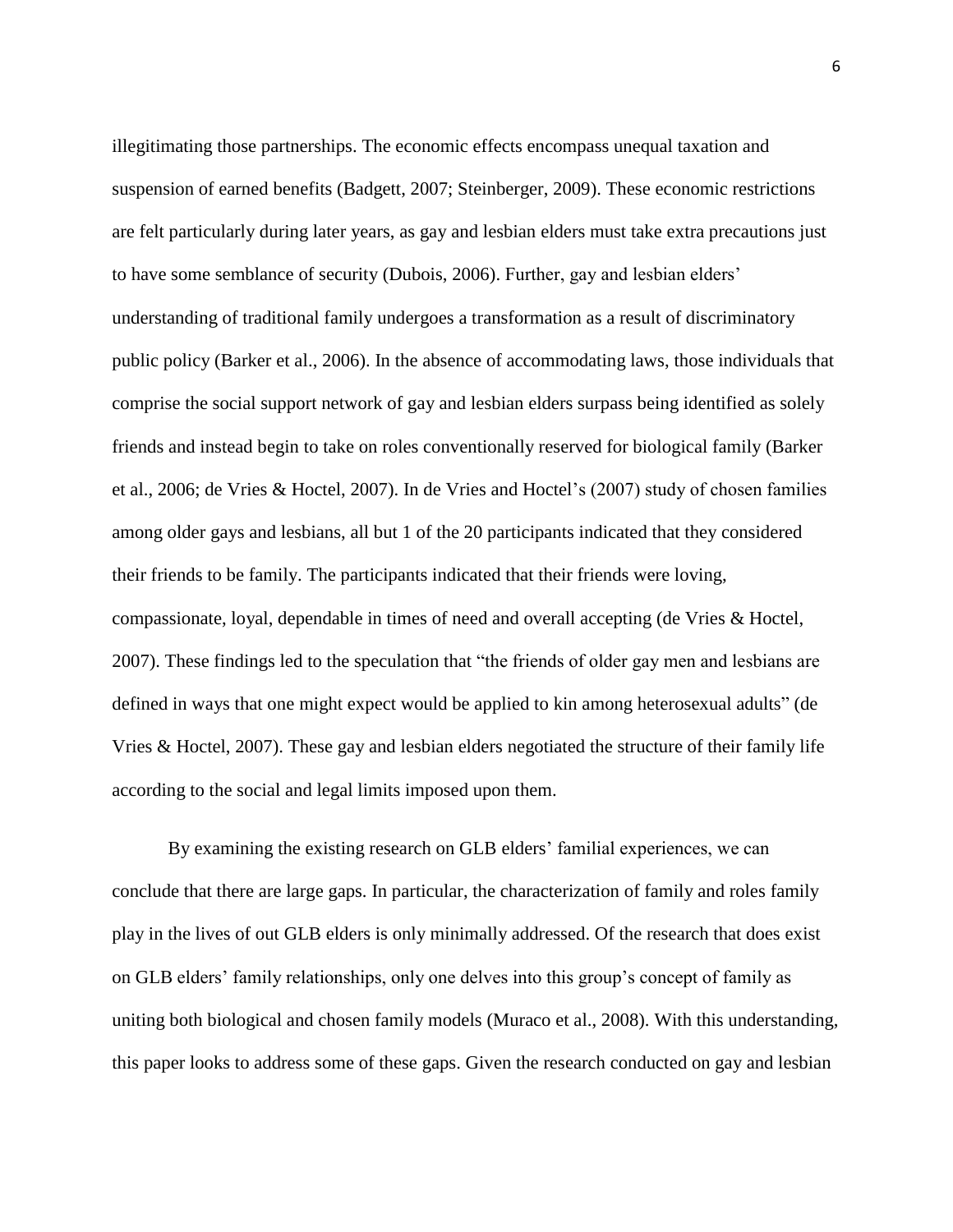peoples" coming out experiences as they relate to family and community, I suspect that I will find my participants" experiences to reflect the stress that a stigmatized identity brings forth.

## *METHODS*

#### *Sample*

The data analyzed for this study consists of interviews with 14 self-identified gay and lesbian elders conducted in mid-2010. Eleven of the participants reside in the greater Los Angeles area, 2 live in Philadelphia and 1 lives in Massachusetts. The sexes of these 14 elders were 12 females and 2 males. I used two sampling methods. For 5 of the participants, I used convenience sampling through the Los Angeles Gay and Lesbian Center"s (LAGLC) senior services program. Upon making contact with the LAGLC senior services coordinator, I was able to place an ad in their newsletter. Through that ad, 5 seniors who were interested in being subjects contacted. Of these 5 initial contacts, 4 of them became subjects. The fifth subject approached me while I was sitting in the courtyard of the LAGLC. The remaining 9 participants were obtained through snowball sampling. After initial contact with a few participants, I was able to gain access to more elders through referrals. In order to assure their comfort, the participants were allowed to choose the interview location. Those locations were often their homes, in one occasion I interviewed a subject at the LAGLC.

According to the LAGLC"s criteria, individuals may receive senior services if they are at least fifty years of age. For this research, the LAGLC"s age criterion of senior citizen is used. The subjects ranged in age from fifty to seventy-five, with one person being fifty and one being seventy-five. Eight of the subjects lived with a partner, the remaining six were single. Of the 6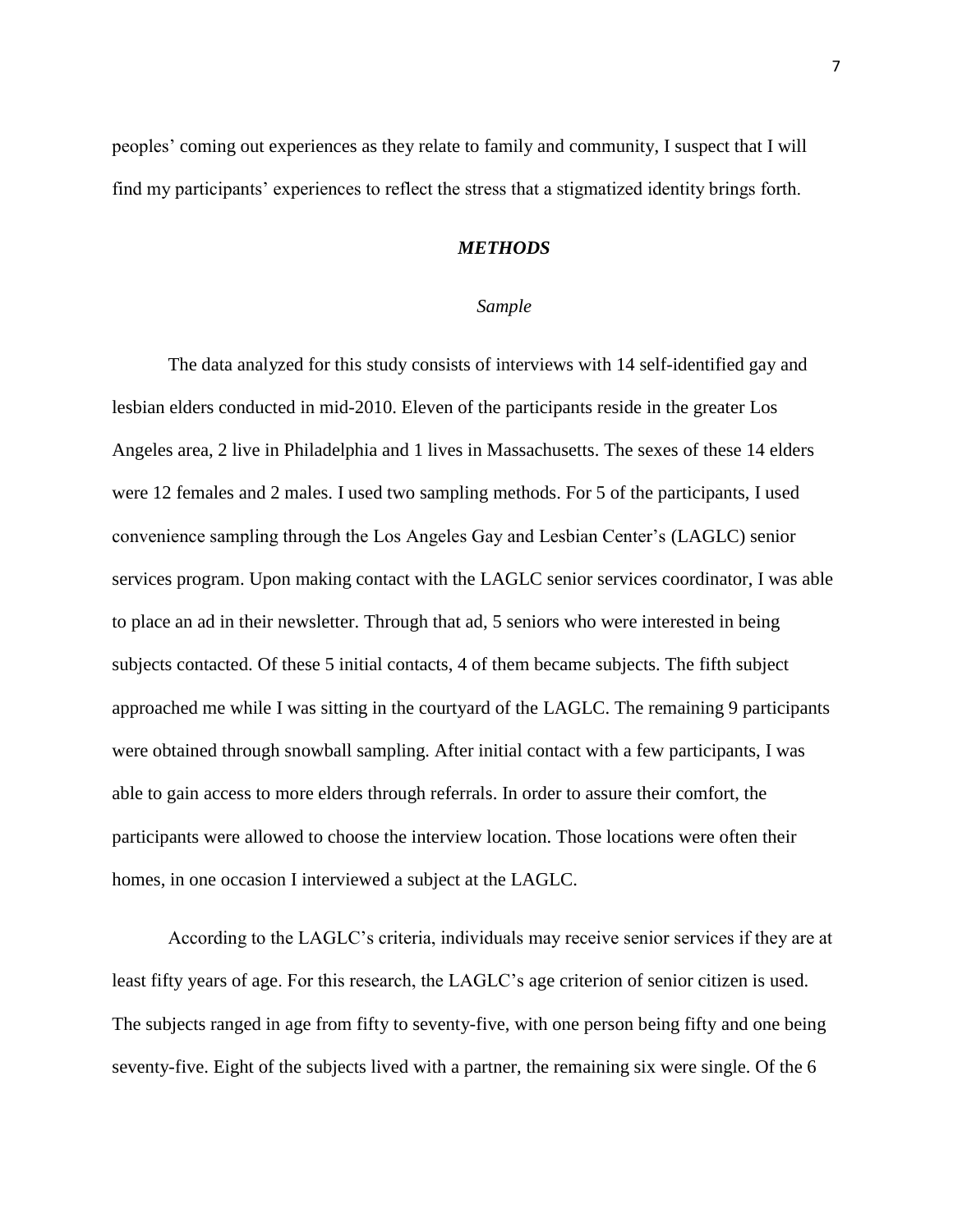that were single, one lived with a member of her biological family while the others lived alone. All of the subjects were White, and all were born in the United States. The majority (13/14) of the subjects had attained a college degree, and many had advanced degrees. Two of the participants were currently in graduate school, earning another degree to facilitate a career shift.

The interviews consisted of free form questions conducted over an hour to hour and a half period. The questions surrounded the general topic of community and narrowed to explore the concepts of family and community in the everyday lives of older gays and lesbians. All of the questions were constructed to address the familial experiences of the elders in their current life stage. In focusing on the elders" current life stage, I sought to capture the thoughts and perspectives which presently influence them. Additionally, the elders" sexual identity as gay or lesbian was viewed as heavily shaping those experiences. The questions were open ended, allowing the participants to answer freely and placing the elders" experiences at the forefront of the interview. Throughout the course of the interviews, I encouraged the participants to elaborate on their thoughts. This was a necessary step because the participants often made remarks chiding themselves for going off on tangents, stopped midway during responses or answered with a simple yes or no. Further, elaboration allowed for a richer analysis.

These in-depth interviews represented usage of a qualitative research technique. In light of the minimal research surrounding the topic of gay and lesbian elders, a qualitative approach proved to be the best research method. As Ambert et al. detail, qualitative research allows for "substantive contribution in studying those whose voices have not been heard before, groups that are difficult to access, and asking questions previously left out in prior research" (1995:883). The elders" narratives allowed for their diverse coming out experiences to emerge in the interviews,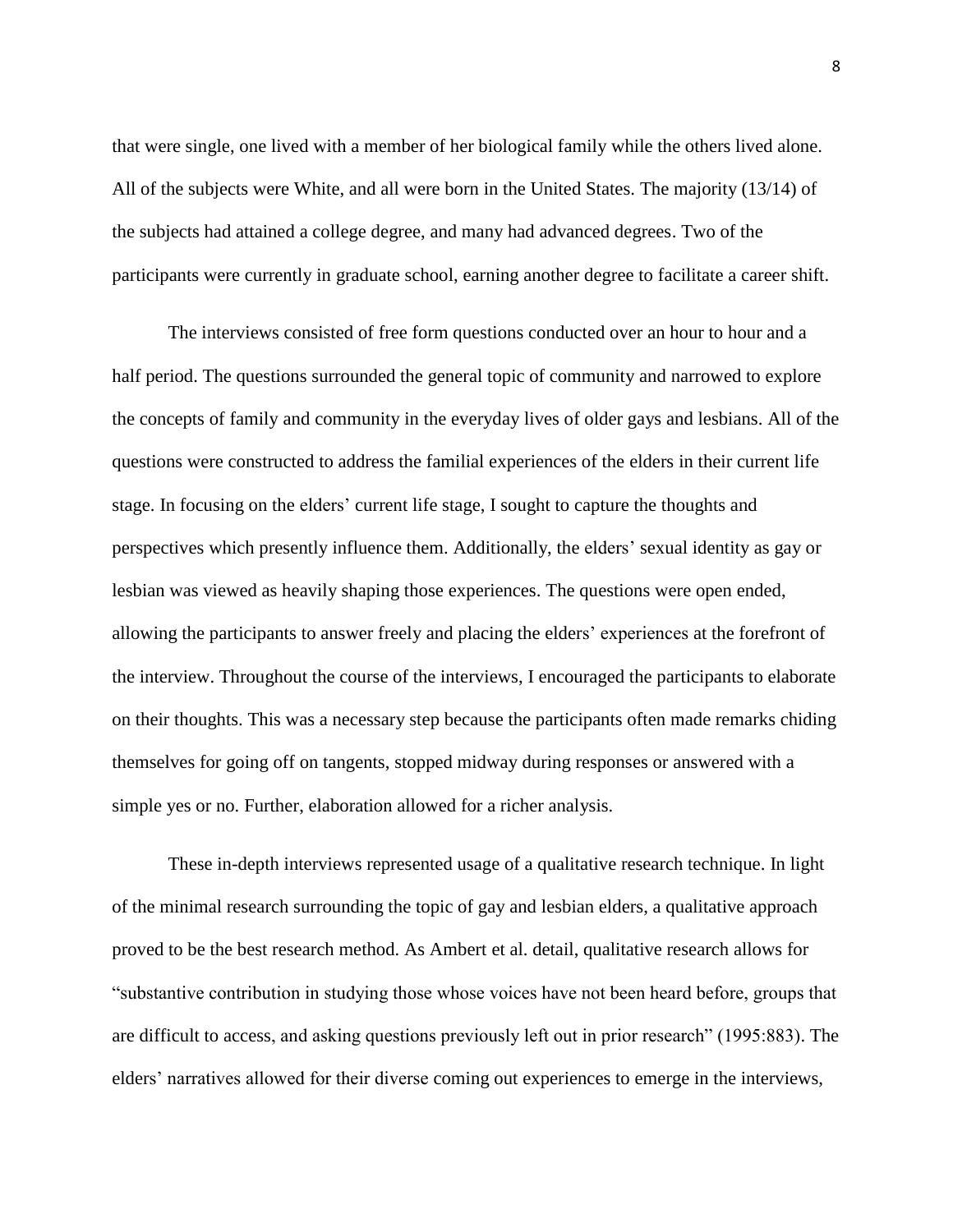providing an accurate representation of their concepts of family and community life. At the end of the interviews, I reviewed the participants" answers with them so as to ensure accurate representation of their experiences.

#### *Coding*

Analysis was performed at two separate times. First, I debriefed after each interview. By debriefing immediately after the interviews, I was able to record my first inferences. I began identifying common themes in these initial stages as well. Second, I coded once all of the interviews had been transcribed. This coding consisted of identifying and categorizing language under dominant themes. Two matters of importance emerged throughout every interview, the significance of disclosing a homosexual identity and the impact of identity on family and community relations. These dominant themes provide the basis for this paper.

#### *RESULTS*

When asked to define family, all of the participants noted their homosexual identity as influential on their familial experiences. This notation was particularly true when they listed biological family members. The participants regarded traditional family members such as siblings, children, parents, aunts and cousins as part of their familial makeup. Upon further questioning regarding support networks, all participants began to expand their definitions of family beyond exclusively biological ties. Throughout each of the participant"s lives, friends, community members and exes filled the roles of support generally associated with blood relatives. These digressions from biological family revealed the creation of an alternative family form, recognized as chosen family. Often, they would comment that "family" was a very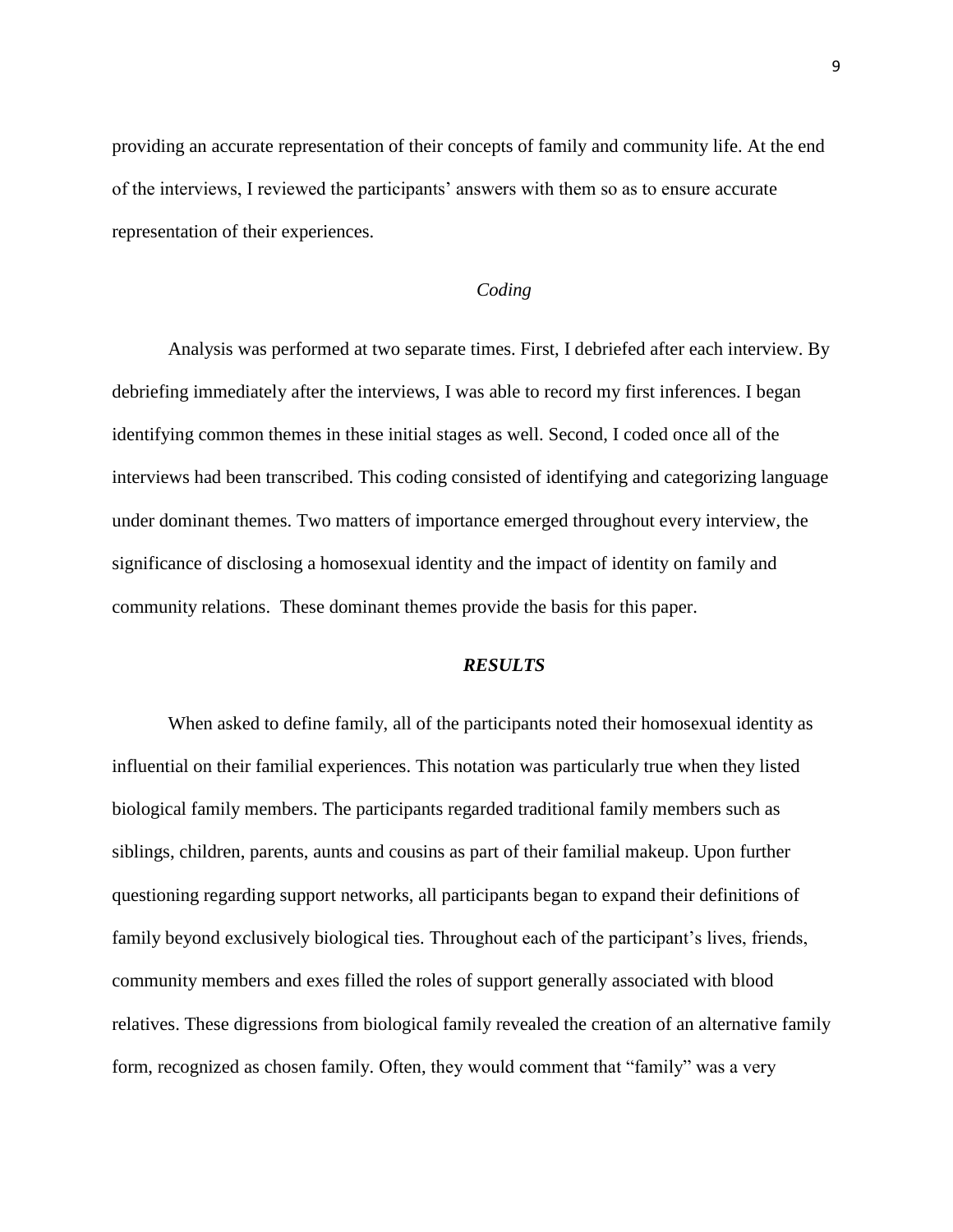complex word and holds many different meanings. An extended definition hinged on the elders' identity as an out gay or lesbian. Specifically, familial and community bonds endured transitions when the participant came out as homosexual. Those transitions both positively and negatively affected their interpersonal relations. Even for those that had been out for many years, disclosure of a homosexual identity continued to impact each and every relationship.

## *Intersection of family, community and coming out*

The issue of disclosure was a recurrent theme in all of the participants' relationships with biological family. Many of the participants that shared their homosexual identity with family encountered considerable disruption to their familial bonds. This situation was even more likely if the biological family of a gay or lesbian person existed in an already precarious situation. For Derek<sup>1</sup>, a gay man in his early fifties, rebuilding a relationship with his brother meant not only dealing with homophobia but other issues that strained their relationship. He chose to come out to his family many years ago. In Derek"s case, coming out to his brother only further strained their relationship, resulting in a distant relationship between the two for many years. However, fully disclosing a homosexual identity resulted in a completely opposite reaction from Derek's mother. He expressed that his mother was supportive, and that they continued to maintain a loving relationship. Thus, disclosure affected Derek"s familial relations differently as one bond was strengthened and the other broken.

Ben, a gay man in his late 50s, had a similar experience to Derek. Ben had come out as homosexual in his 30s, after a long-term heterosexual relationship. In Ben's coming out process,

 1 All names have been changed to ensure the confidentiality of participants' identity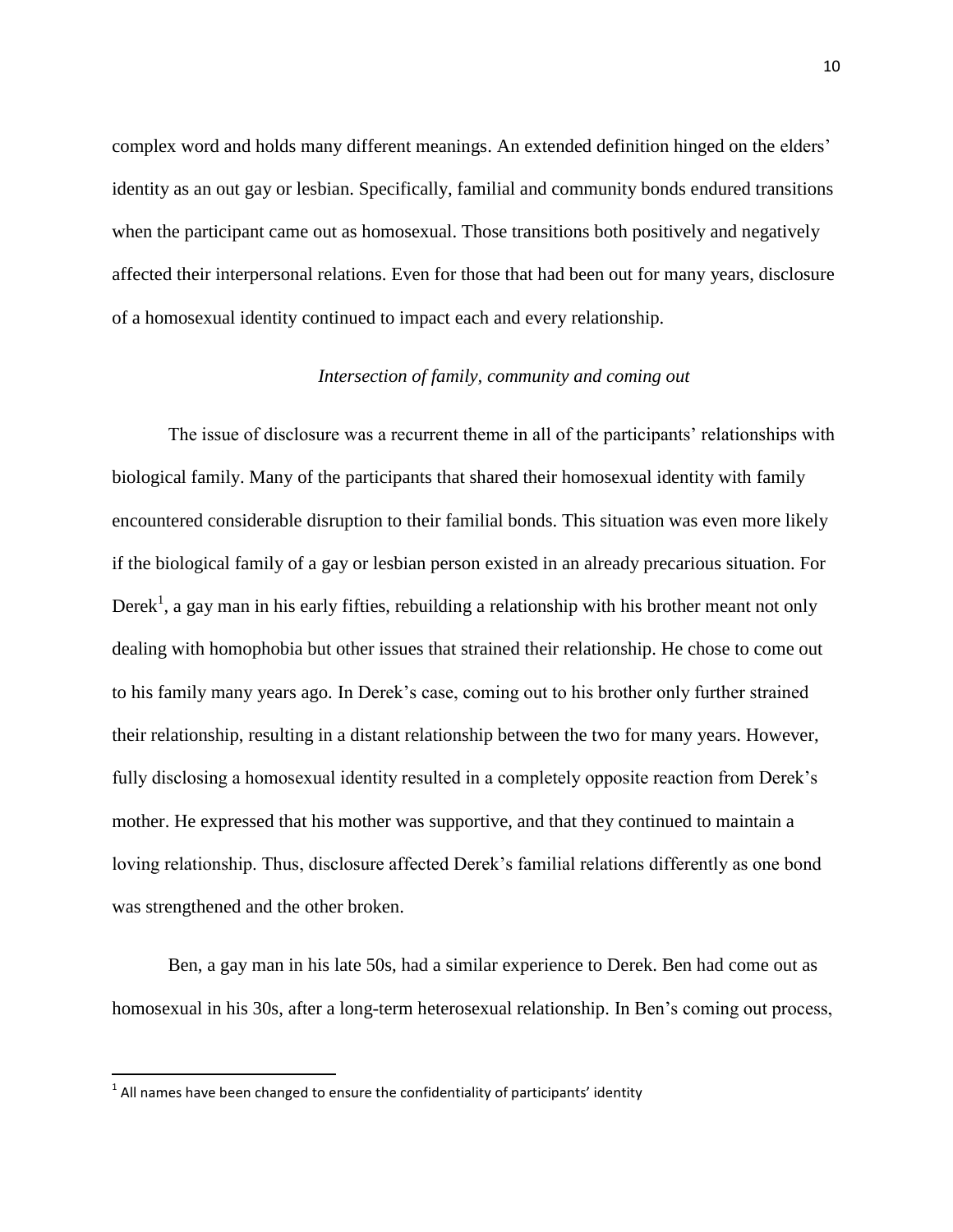he decided to include his mother, brother and sister. The reactions from his biological family were mixed. Ben"s brother was harsh, as he initially wanted to sever all communication. In more recent years though, Ben told me that he has been working at rebuilding a relationship with his brother. On the contrary, Ben"s mother and sister were supportive and he was able to retain close bonds with both women. Even though Ben had a close relationship with his mother, he acknowledged the tremendous effect coming out had on the relationship. He stated that "once you come out to your parents, the relationship is never really the same." Despite the risk of family opposition, coming out was necessary for Ben.

In my interviews with some of the participants, tension surrounding the participants' out homosexual identity hindered the ability to construct close bonds with biological family members. While all of the subjects had come out to the majority of their immediate family members by their current life stage, they had not always been so forthcoming. For Daphne, a lesbian in her late sixties, coming out was not the full disclosure process we know of today. Daphne moved across country for college, as means of separating herself from her parents so that they would not discover her lesbian identity. For many years, Daphne did not come out to her parents as a lesbian. In fact, it was not until her late 30s that Daphne had a conversation about her lesbian identity with her mother. Even then, Daphne only told her mother that she was living with "someone- a woman" when her mother was to come visit. Her mother's response of "Well, have you seen a doctor?" demonstrates the unwelcoming environment Daphne faced with her mother. For such reasons, Daphne chose to only have a marginal relationship with her biological family. To this day, Daphne maintains that marginal relationship. When I asked her what role her biological family plays in her life now, Daphne responded "If I completely fell apart, they would not know what to do with me."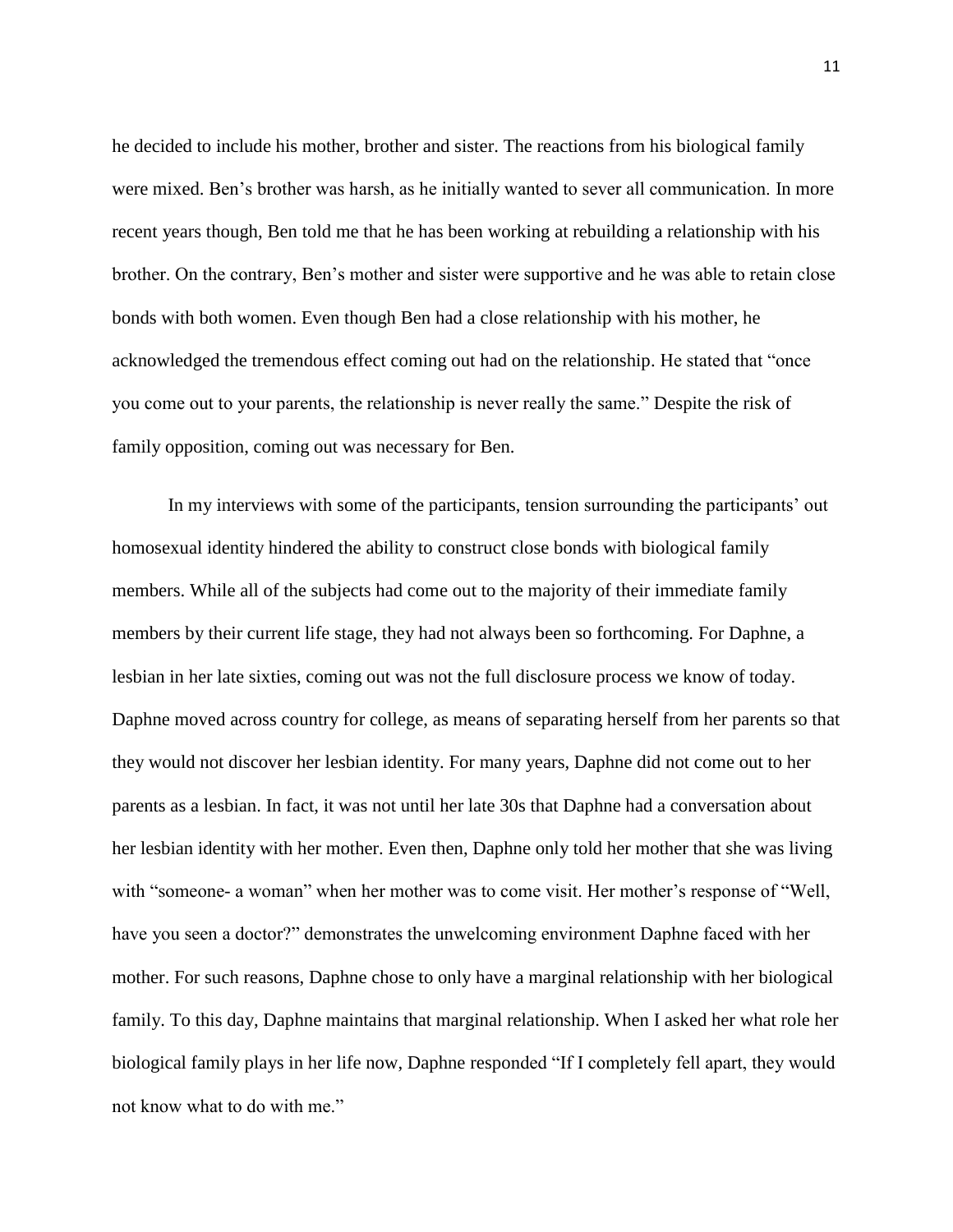For many of the participants, long-standing hostility characterized their current relations with biological family. When asked to define family, Star, a lesbian in her late sixties, said that she has a sister. She added, laughing, that she is not sure her sister could be considered her family. I asked her to explain what she meant and Star responded that her sister is Catholic and feels strongly about her "activity." For Star, being an out lesbian to her sister meant renouncing any type of sisterly bond. Patty, a lesbian in her early 60s, had a similar experience when she came out to her mother. Prior to coming out as a lesbian, Patty was in a heterosexual marriage and had birthed children. She acknowledged her internalized homophobia as the reason for staying closeted for so many years. After being in a relationship with another woman for a few years, Patty realized she could no longer remain closeted. Patty came out to her mother by introducing her long-term partner. The mother-daughter relationship subsequently became troubled. Patty"s mother never fully accepted her daughter"s lesbian identity, instead referring to Patty"s partner as her sister. After reflecting on the story she had just told me, Patty stated that she could not go back in the closet and that all of her relationships had to have openness to them.

A few of the participants were able to preserve relationships with their biological family by not explicitly coming out to relatives. Daphne is engaged in a long (nearly quarter of a century) relationship with another woman. Daphne told me her biological family "knows" her partner is not a roommate or friend but a woman she is intimately involved with. Yet, Daphne"s family always referred to her partner as her "friend." I mentioned earlier that Daphne only had a marginal relationship with her biological relatives and indeed, Daphne and her partner rarely visited her biological family. From our conversation, it seems that even these infrequent visits were only able to occur under the pretense of Daphne not fully expressing or disclosing her lesbian identity. In fact, Daphne shared that she has "lived her life under the radar and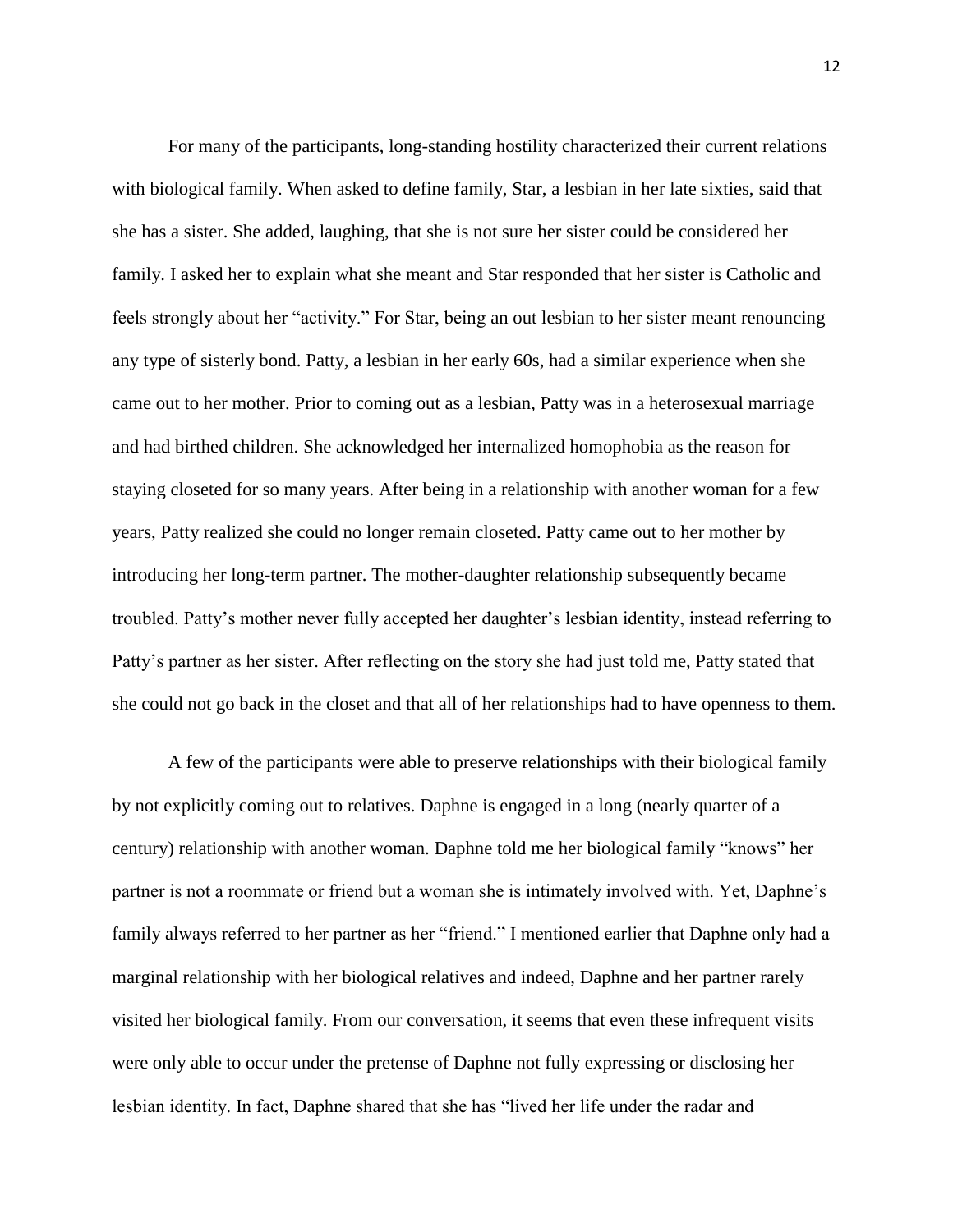(subsequently) avoided discrimination." In concealing her lesbian identity, Daphne has been able to evade overt prejudices from her family and greater society.

For Star, concealing her lesbian identity to certain members of her community was a means of self-preservation. When I asked Star to describe who was a part of her community now, she told me about a senior center that she frequents. At this center, Star participates in potluck dinners and exercise programs. Star told me that she considers some of the seniors from this center to be her friends. However, this senior center does not have any programs aimed at serving gays and lesbians and serves a largely heterosexual population. Star had an expression of surprise when she reflected that she connected with heterosexual seniors. I asked her if she shared her lesbian identity with this group of friends. Star responded with vehemence "no, no, no." In Star's community, living as an out lesbian was not an option for all of her interactions.

A few of the participants had been previously married to someone of the opposite sex and have children as a result of those relationships. The children of all the participants are adults over the age of thirty. All of the participants had disclosed their homosexual identity to their children at the time of interview. This disclosure had both negative and positive effects on the parentchild relationship. Rita came out as a lesbian later in life, around the age of sixty. Upon accepting her lesbian identity, she decided to come out to her daughter. Rita revealed that coming out to her daughter was a huge mistake. Rita"s daughter reacted harshly, expressing to her mother that she wanted no part of her "lesbian lifestyle." Rita explained that her daughter's reaction meant sharing any feelings of coming out or dating a woman were unwelcome in their relationship. The instability of this relationship is exacerbated by the fact that Rita is economically dependent on her daughter. Rita told me that they have compromised amidst this conflict, resulting in Rita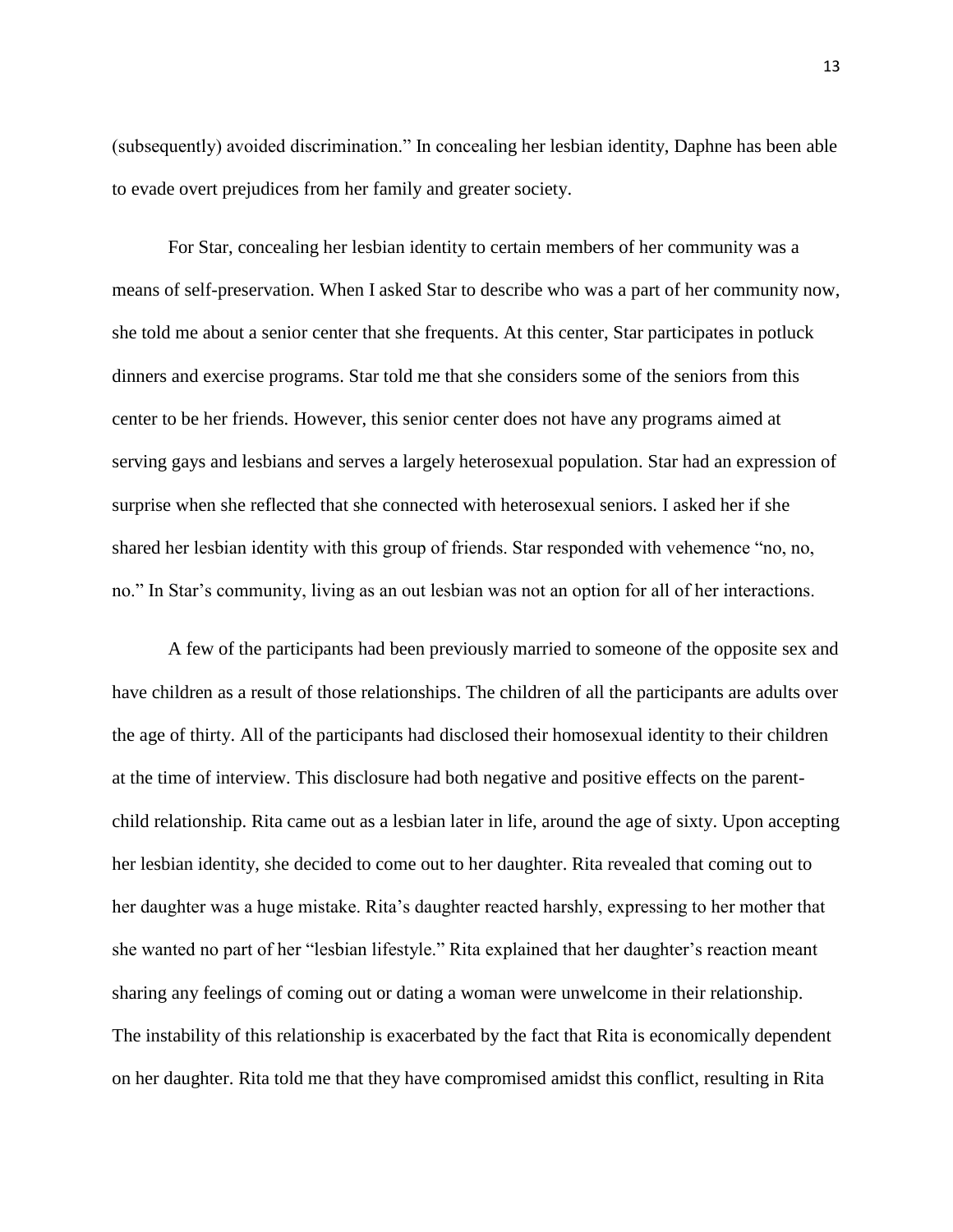denying her identity in the presence of her daughter. Consequently, Rita"s relationship with her daughter surrounds economic dependence and is devoid of any emotional warmth. For Bev, a lesbian in her early sixties, her two children are split on accepting her identity. Bev stated that she has a close relationship with her daughter. The two visited frequently and Bev"s daughter sought her mother's advice on life issues. Bev expressed that her lesbian identity was not a problem in her and her daughter"s relationship, perhaps even spurring confidence. But Bev"s relationship with her son was tenuous. She shared that they had little contact and that he had "different ideals" than she did.

Two of the participants I interviewed maintained close relations with their adult children after coming out as homosexual. For Pam and Patty, a lesbian couple in their 60s, their children from earlier heterosexual unions were a central part of their familial community. When I asked about family, both women proudly showed me pictures of their daughters. They both told me that their daughters visited and called frequently. Overall, the mother-daughter bonds were not negatively influenced by the mothers' identities as out lesbians. Indeed, Star's relationship with her daughter may be more profound because of Star"s homosexual identity. Star"s daughter identifies as a lesbian. In their shared identity status, the two share the intimate knowledge that comes along with being part of a stigmatized group.

Although many of the participants had tumultuous relationships with their parents and siblings, with ups and downs ensuing through the years, the presence of grandchildren and nieces and nephews proved to be sources of acceptance and understanding. Sue stated that she was "out to everyone," her biological familial network of nieces, nephews, and grandchildren were all aware that she is a lesbian. She made this statement with great pride, saying that all of the kids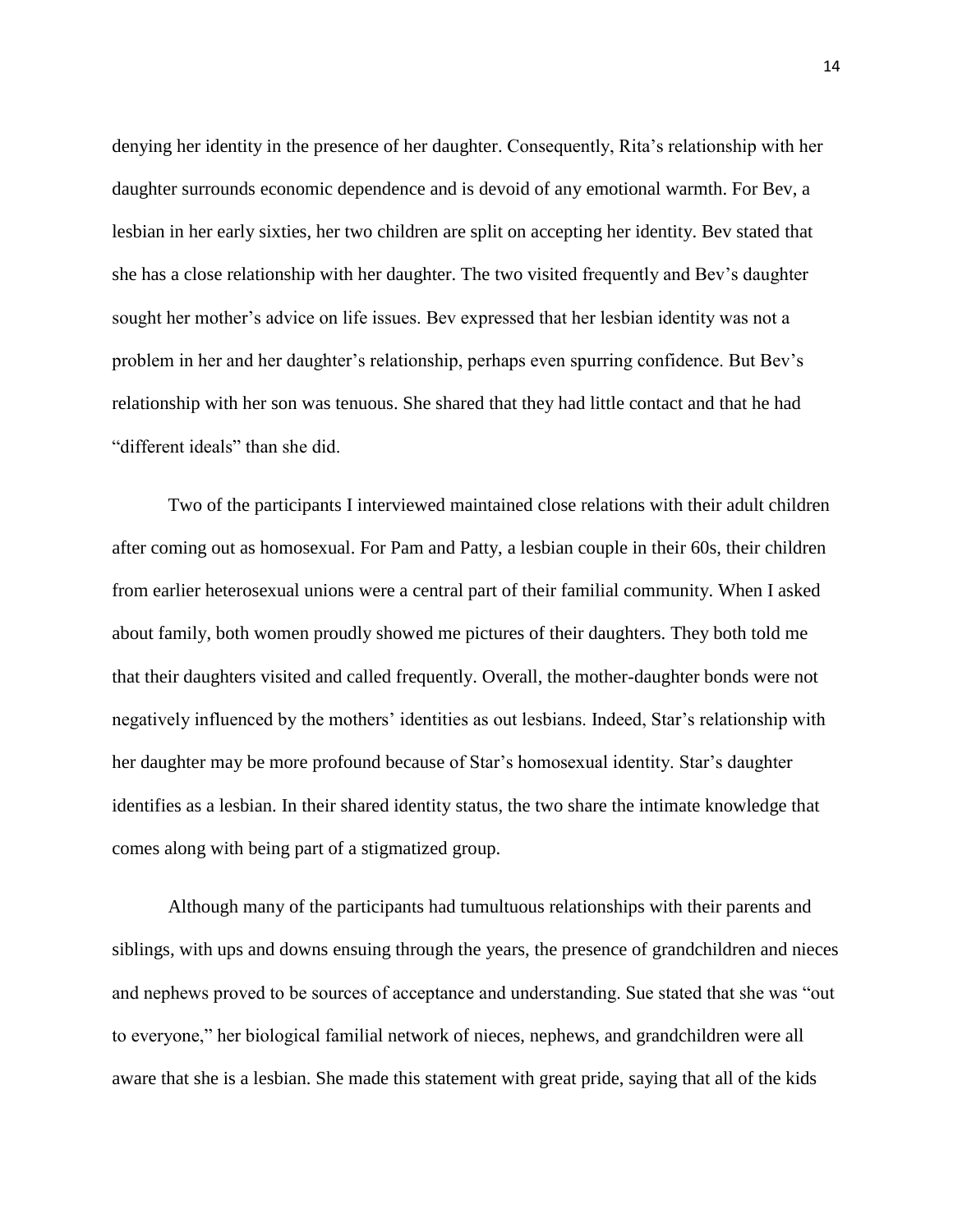loved her. Derek also had established bonds with his nephews, spending time visiting together in more recent years. Kathy, a lesbian in her mid-60s, also told me that she had close relationships with her nieces and nephews. For these three participants, disclosing their gay or lesbian identity to younger, extended family resulted in less disruption to the relationships. Kathy, Sue and Derek were able to find consolation in times of distress and share triumphs with extended, younger family members.

As was noted previously, nearly all of the participants came out later in life. Although, many did mention that they were aware of being homosexually oriented from a young age. Once the participants began to identify as gay or lesbian, their social networks endured tremendous change. The presence of a fictive kin network was consistent with an out gay or lesbian identity. All of the participants said that they considered friends, colleagues, exes or neighbors as comprising their chosen family community. Lucy, a lesbian in her late 50s, told me that she has been creating family for over 30 years. Lucy"s community reflects her social status as a lesbian as well as her profession as an artist. Suzy, a lesbian in her 50s, was part of a women"s softball league when she came out. The softball league was comprised primarily of lesbians. During Suzy"s coming out process, her connection with the softball league transformed from just athletic to familial. The women"s softball league also provided Suzy with a basis from which to begin building her connection to a gay community.

Throughout the majority of the participants' interviews, involvement in gay and lesbian oriented organizations was constantly discussed. Kathy and Jean, both lesbians in their 60s, were members of a local Quaker lesbian group for nearly 20 years. They characterized their experiences in the organization as a wonderful way to nurture camaraderie with other like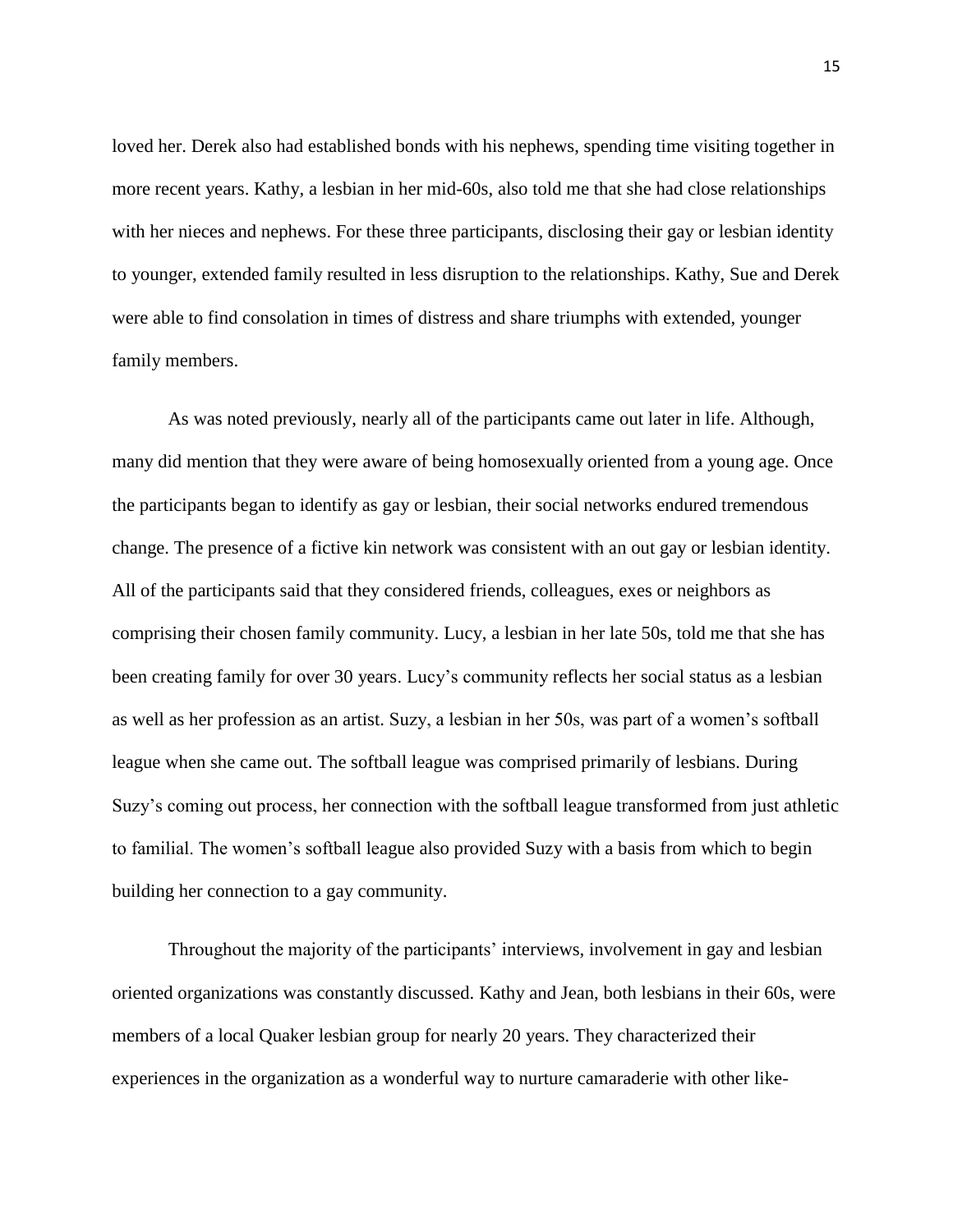minded women. Pam and Patty, a lesbian couple in their 60s, also had long-term ties with a lesbian group. They described the group as a "place where it is easier and safer to be yourself." Pam and Patty"s community is diverse, consisting of heterosexual and homosexual people. But when the women discussed the heterosexual members of their community, they were explained as tolerant. Pam and Patty elaborated that their "core" contains gay and lesbian people, but that they associated with understanding heterosexual people. Upon further discussion of their heterosexual network of friends, Pam and Patty deemed themselves the token lesbian friends. Suzy also reflected on her preference to having close relations with other lesbians. When asked how her community reflects her identity as a lesbian, she stated that "there is something comfortable" when her home is filled with lesbians. While association with heterosexuals allowed for some of the participants to consider them part of their community, strong chemistry was more often found with others who identified as being gay or lesbian.

For many of the participants, belonging to a specific group that reflected their identification as an out gay or lesbian person enhanced the depth of their interpersonal relations. Four of the women belong to an over 40 women's group. This group is specifically for women who love women and members meet once a week for socializing. Nancy, a lesbian in her mid-70s, characterized the women"s group as "instant family and community." Nancy joined the group several years ago, after being approached by two other members at a concert. She told me that this group represents the majority of her community now. In the past, Nancy established her community within the walls of gay bars. She acknowledged that at her current life stage, professional and physical maturity has altered her path to creating community. Through the women"s group, Nancy found built-in kinship. Finding already integrated connections was especially appealing for Star as well. In Star"s other community at the senior center, being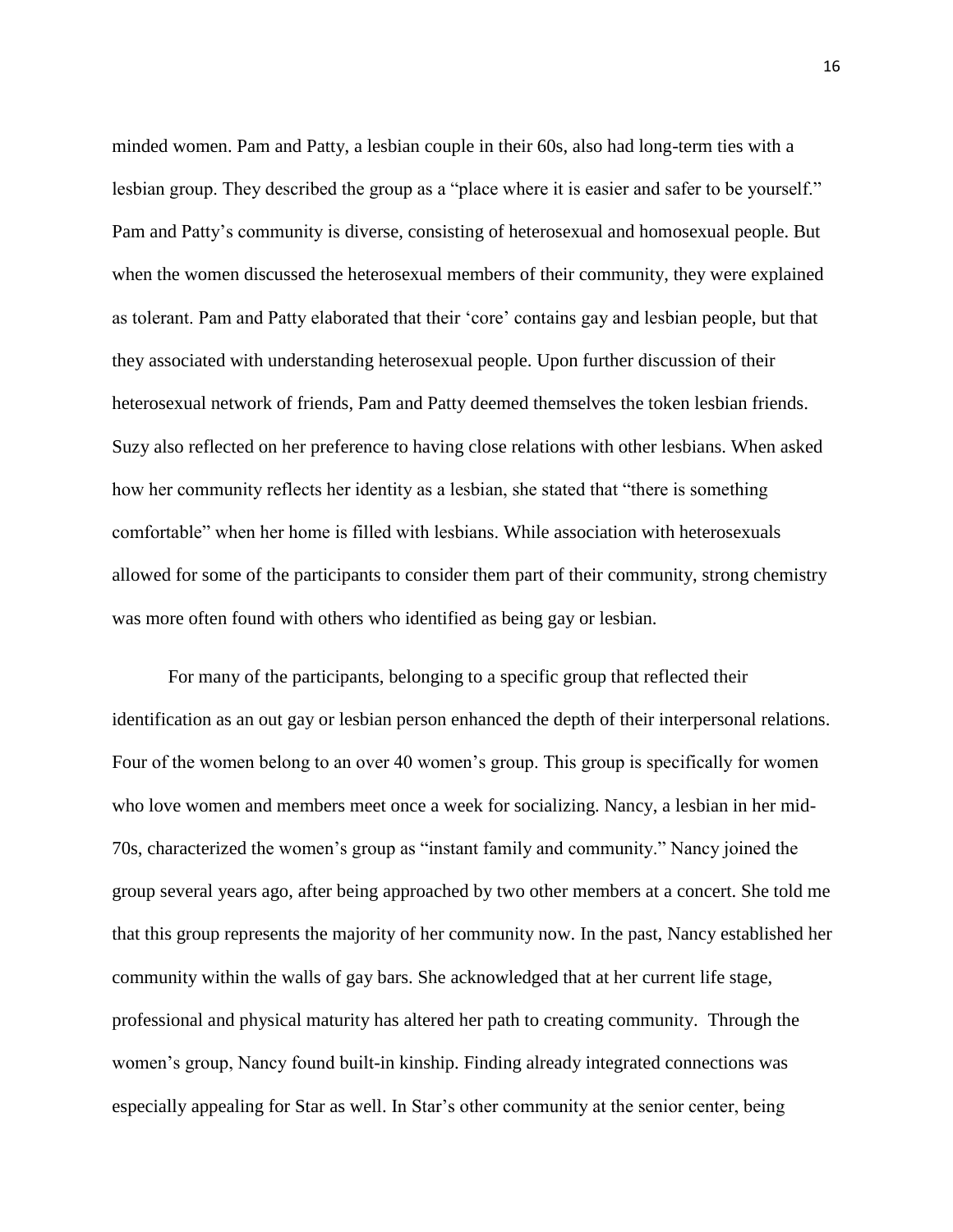closeted hinders her ability to forge close bonds with members. This group has provided Star with opportunities to engage with other lesbians and create "family-like connections." Through membership with the women"s group, several of the participants are able to foster relationships with people they know they can find comfort, safety and commonality.

#### *DISCUSSION*

My study gives insight to the distinct ways in which disclosure of a homosexual identity impacts gay and lesbian elders' family and community life. The interviewee's responses demonstrated how a politically and socially invisible group has navigated through obstacles to take control of their lives. In the face of bearing a stigmatized identity, these participants have recreated the traditional definitions of family and community to reflect their unique needs. The participants' responses were parallel to the results of similar research (Muraco et al., 2008; Orel, 2004; Orel, 2006; Patterson, 2000). In exercising agency, these gay and lesbian elders have adopted family models akin to the "modern family form" (Baca Zinn et al., 2008). The common forms of family included families of origin as well as chosen family. Coming out had the most profound effect on each of the participant's communal experiences. In outwardly declaring their homosexual identities, familial relations were challenged and reconstructed. Additionally, the dominance of homophobia in our society has shaped and transformed each of the participant's lives. Operating under all of these contexts, gay and lesbian elders have pioneered the family form and created rules of their own.

An out gay or lesbian identity directly correlated with degree of closeness in all of the participants' interpersonal relationships. Virtually none of the participants had explicitly identified as homosexual during their adolescence. Rather, some of the subjects had come out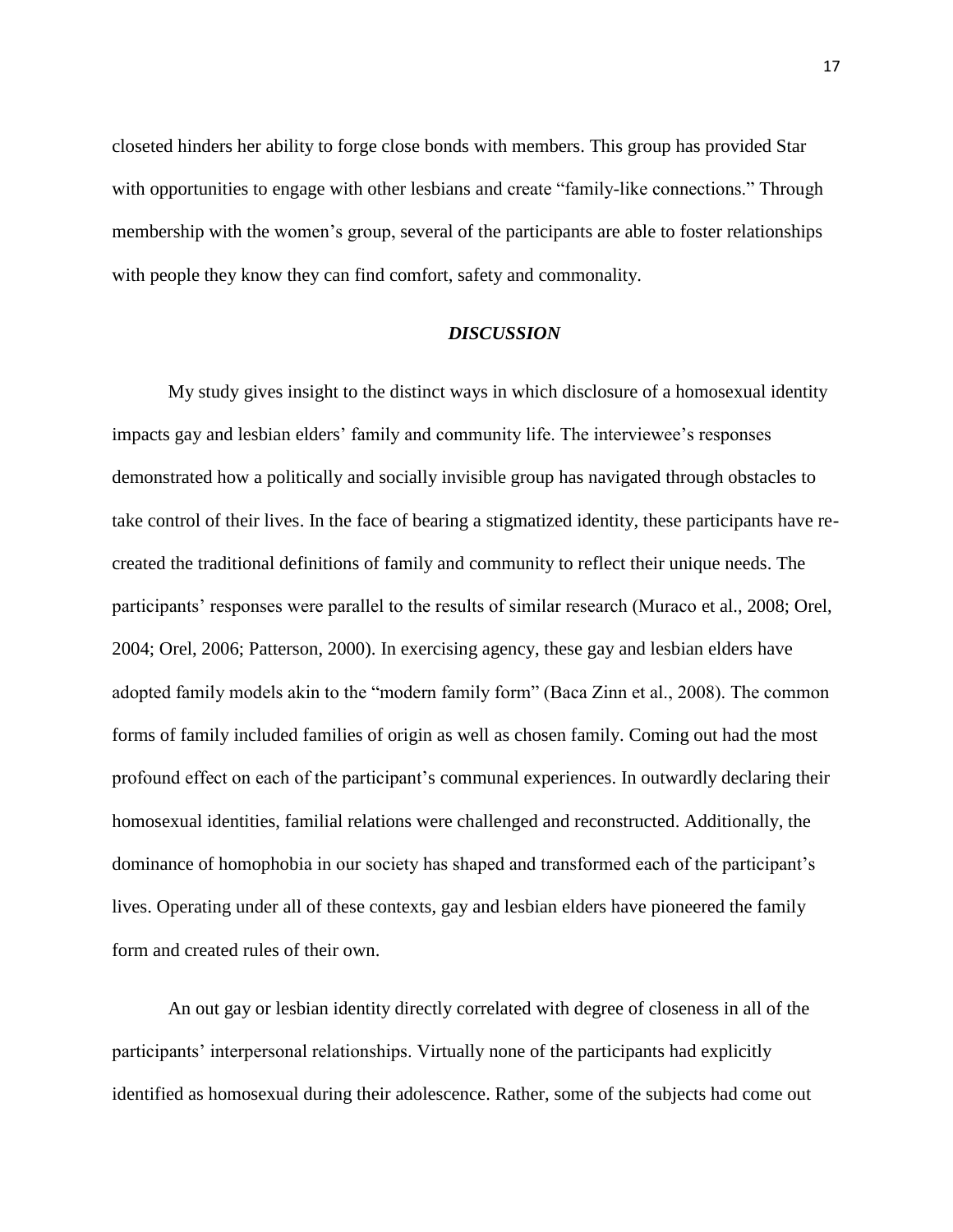after college, into their middle aged years, and even up until their senior years. Several people in this group had suppressed their identity for the majority of their life, passing as heterosexual by getting married to people of the opposite sex. Through a heterosexual union, the participants ascribed to a normative identity and concealed their sexually deviant one. Once the subjects moved toward accepting their gay identity and coming out, their social support networks entered transitional stages. The participants were effectively rearranging their interpersonal relations to reflect their out gay or lesbian identity. Those participants that had disclosed their homosexual identity to their children, parents and siblings and were met with loving arms stated that their relations with biological family were more meaningful. These accounts are consistent with Orel"s (2004) study in which gay elders with positive familial experiences reported those experiences to be "extremely important for their sense of well-being." In contrast, participants who encountered hostility found kinship with friends, neighbors, community members, exes and colleagues. Thus, finding understanding and acceptance of one"s gay or lesbian identity in others became critical in cultivating authentic familial bonds.

The formation of alternative family in the lives of gay and lesbian people has been widely researched and deemed "chosen family" (Weston, 1991). In recent years, research has opened to recognize the unique familial experiences of gay and lesbian elders (Beeler, 1999; Muraco, 2008; Orel, 2004). These studies are consistent with my results of gay and lesbian elders" creation of chosen family as sources of primary support. By choosing one"s family, oppressed people such as these subjects are able to gain the warmth and love they may otherwise be denied. A family of choice provides protection from a harsh, homophobic world. Notably, Beeler et al. found in their study that friendship networks may be among the most important sources of support for older lesbians and gay men (1999:38). Indeed, Bev stated that "the world is not friendly to us…we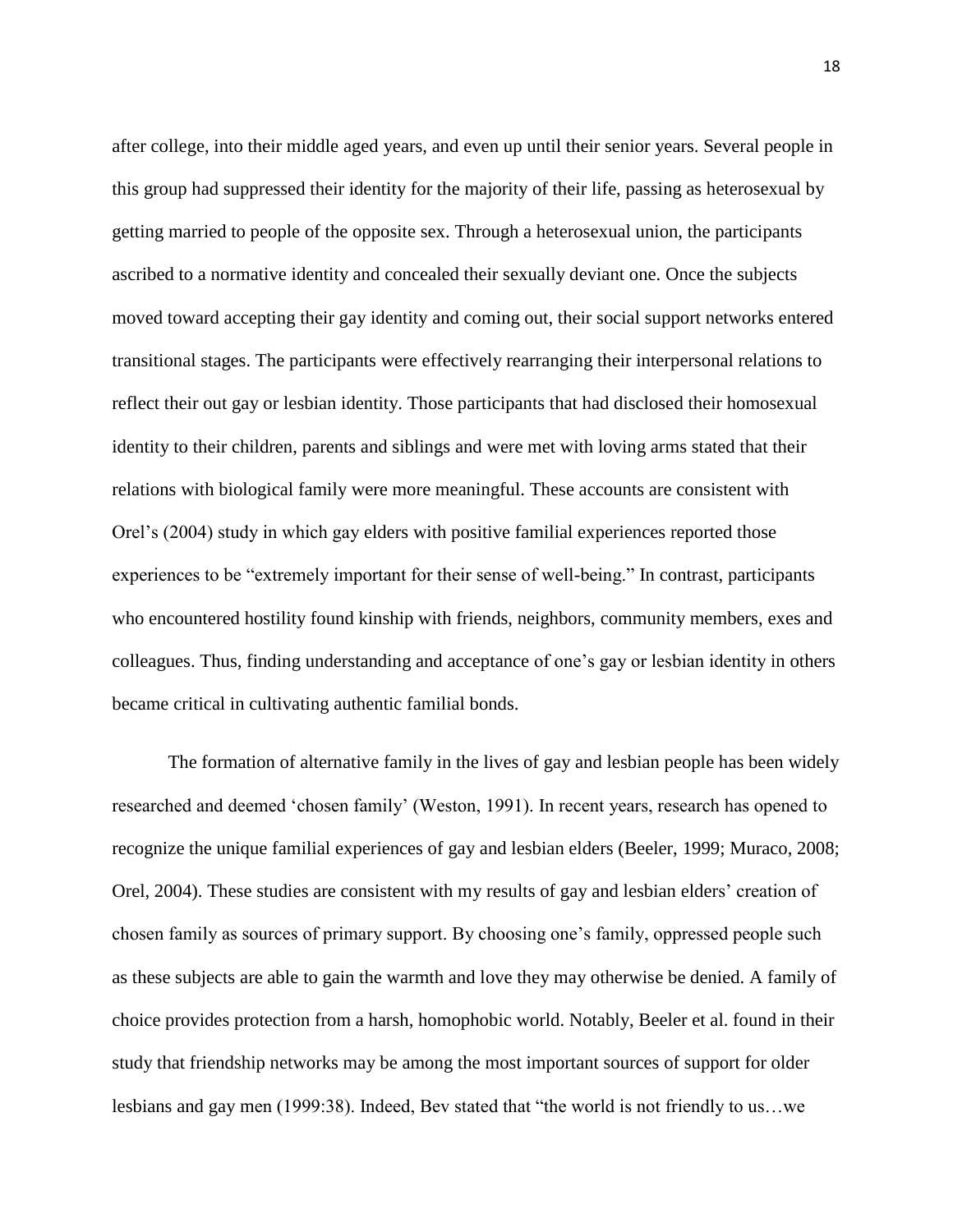must create our family." For all of the participants that had created family, emotional investments in friends manifested into strong support networks. Chosen families for the participants filled a wide range of needs, all of which are typically regarded as organic of biological families. Baca Zinn (2008) tells us that cultural ideals of family as "a haven of primary fulfillment and meaningful experience" perpetuate myths of the monolithic family. Further, such ideals largely erase homosexuals from being part of the glorified nuclear family. The prevalence of chosen families in the lives of gays and lesbians defies the monolithic family model. Through observation of chosen family in the lives of these gay and lesbian elders, we may conclude that alternate family forms are enacted as means of coping with a socially stigmatized identity.

All of the participants indicated the importance of socializing with other out gay and lesbian people as essential to their high quality of life. The participants" sexual identity gave them access to a community from which they built their chosen family. For these gay and lesbian elders, being part of a minority population contributed to their finding a place of acceptance. Throughout their lives, political activism and community resource centers have helped make like-minded folks a part of their chosen family. All of the participants expressed involvement in anti-GLB legislation, women's rights or activities within GLB aimed senior services as a means of accessing friendships. Rita"s enrollment at a GLB senior poetry group gave her opportunities to a community in which to share her feelings surrounding coming out. Rita"s group is the ears and heart her biological family does not provide. Nancy also found kindness in her involvement with the over 40 women's group. The women's group saves Nancy from social isolation. These findings are mirrored in other research, in which Grossman (2000) found that gay and lesbian seniors received more social support from GLB friends than families of origin. Additionally,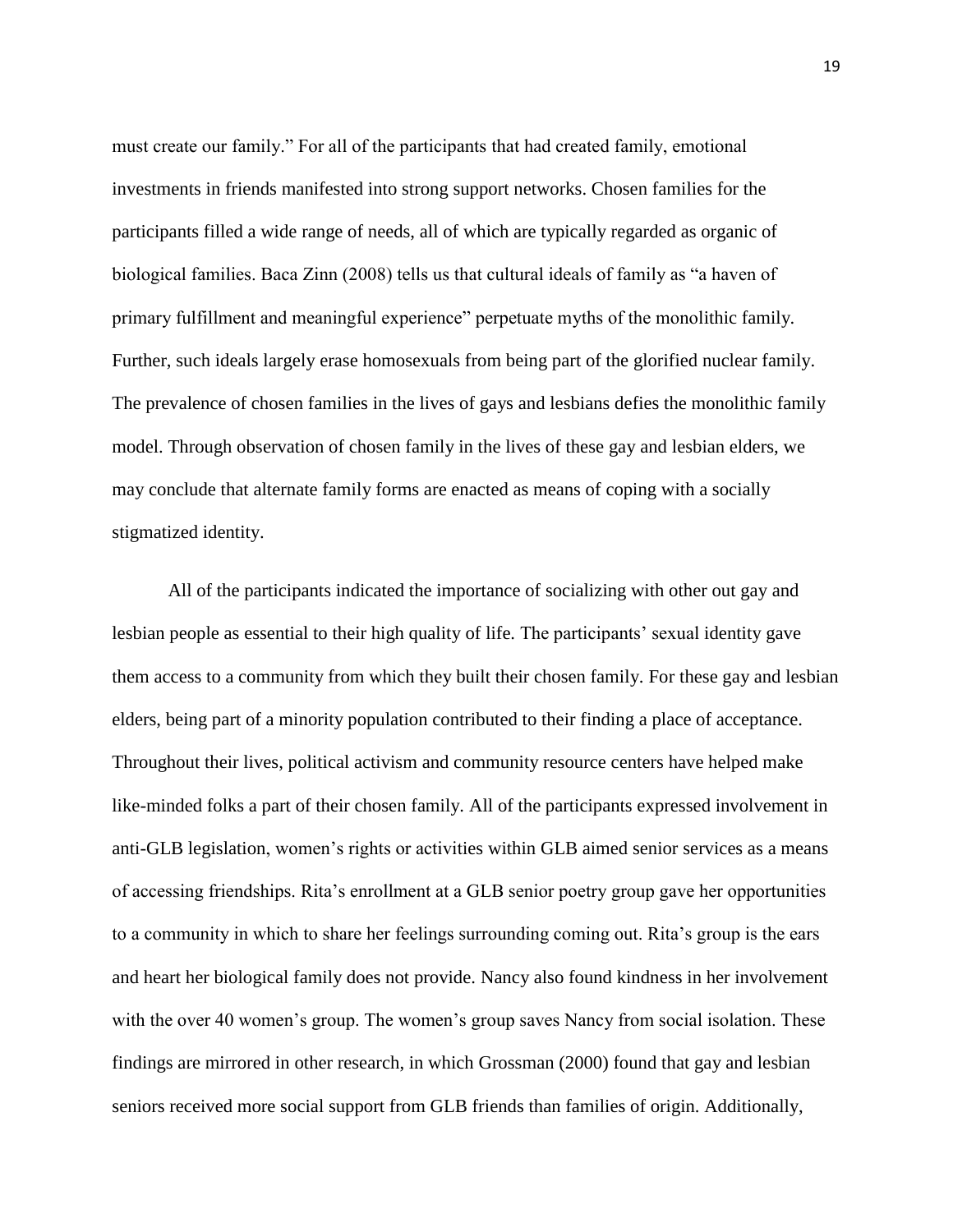Orel"s (2006) study details that it was because of the LGBT community and other social networks that her participants were able to be comfortable with their own sexual orientation.

The idea of lesbian and gay family formation is rigidly regulated by the law in the United States. Because lesbian and gay individuals are unable to benefit from the federal recognition and protection of marriage, members of lesbian and gay communities are forced to create informal, and ultimately illegitimate, communities. The continuance of such discriminatory laws as DOMA and anti-sodomy laws up until 2003 impacted the life course of older gays and lesbians in a much more profound manner than did heterosexuals or even younger LGBT people. In the lives of older gays and lesbians, public policy intruded on their personal lives. Without legal legitimacy or recognition, the chosen family networks of gay and lesbian elders are precarious. The elders I interviewed were aware of their chosen family"s legal instability, and attempted to compensate for those legal deficiencies through extensive planning. Dubois (2006) advocates for such preparation on behalf of gay and lesbian elders stating that "because of the rapidly changing area of LGBT rights, LGBT elders should consider regular legal consultations regarding appropriate legal documents and safeguards." For older gays and lesbians, discriminatory public policy that has transcended time became a backdrop to their daily lives.

## *CONCLUSION*

Through this research, we are able to observe the critical role an out homosexual identity plays in the interpersonal relations of this largely invisible group. The fact that gay and lesbian elders have established and are able to maintain chosen family bonds is encouraging. Through the interviews, we can begin to understand the ways in which gay and lesbian elders have maneuvered through their stigmatized identity and created familial havens of their own. Their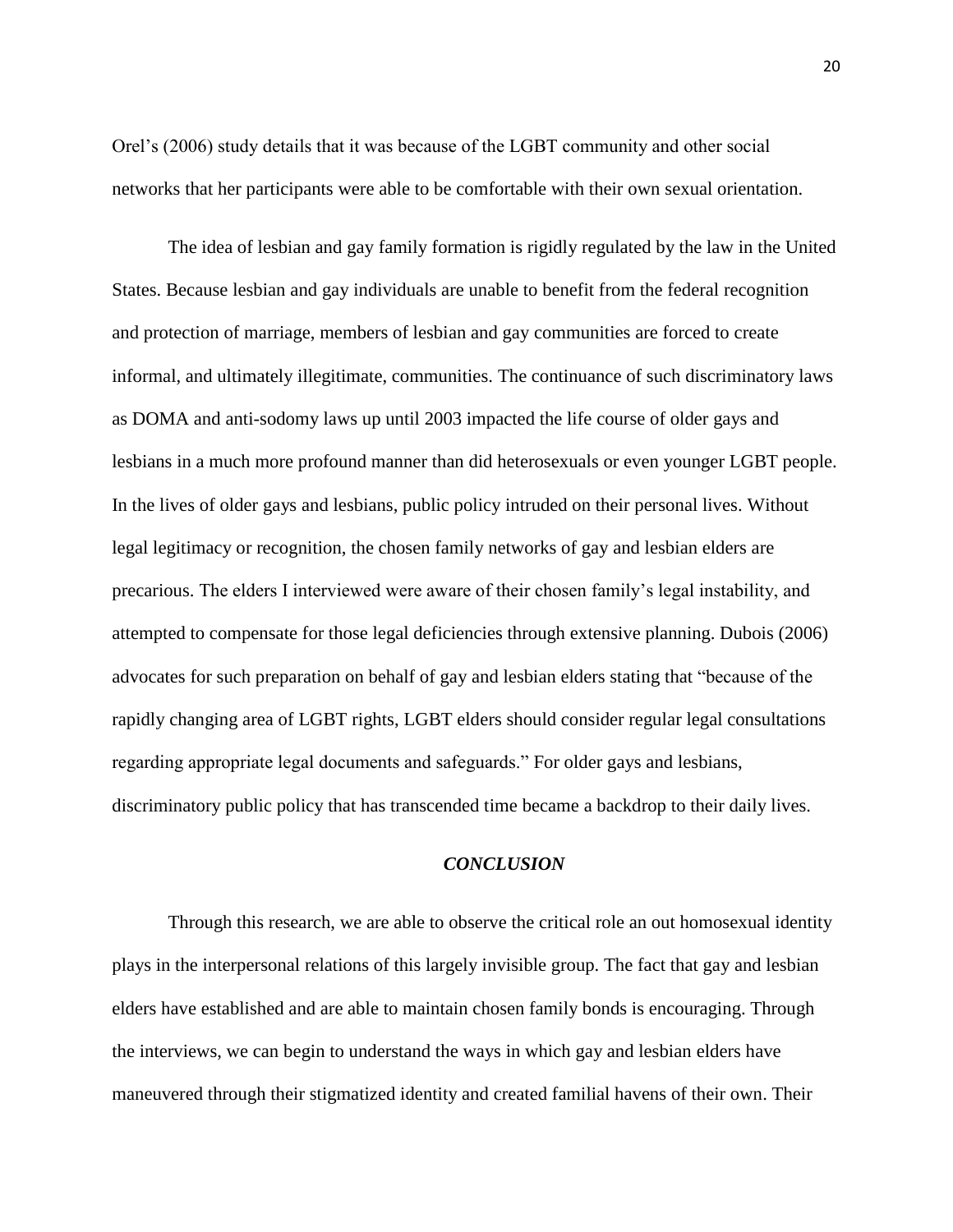perseverance in a world that does little to socially or politically reinforce their community is indicative of gay and lesbian elders' resilience. Although chosen family is a demonstration of exercising agency over one's life, fictive kin are not afforded legal sanctions. In situations where gay and lesbian people are thrust out and abandoned by their biological family, chosen families are not allowed to step in and take their place. In the face of the law"s failure to recognize the legitimacy of gay and lesbian families, they are often left in legally and socially volatile situations. Given gay and lesbian elders physical issues associated with aging, they are even more vulnerable to such discriminatory public policies. In recent years our society has seen an increase in people coming out as lesbian, gay or bisexual at younger ages. In years to come, the gay and lesbian aging population will most likely expand. Our society cannot afford to ignore gay and lesbian elders much longer; the sheer growth of the population will push for acknowledgement. Soon, improved policies that target the needs of older gays and lesbians will be desperately necessary.

Lastly, but most importantly, I would like to extend a heartfelt thanks to all of the seniors. Their willingness to open their homes and share their stories with me was remarkably generous. Their openness to trust a curious student inspired me, and gives me hope in the humanity of others. I would also like to thank the Los Angeles Gay and Lesbian Center. The help I received from the senior services office allowed for this research to leave the planning stages. All of the seniors have opened my eyes, and further motivated my passion for social change. My hopes are that I will see the day when a homosexual identity only serves to enrich one"s life.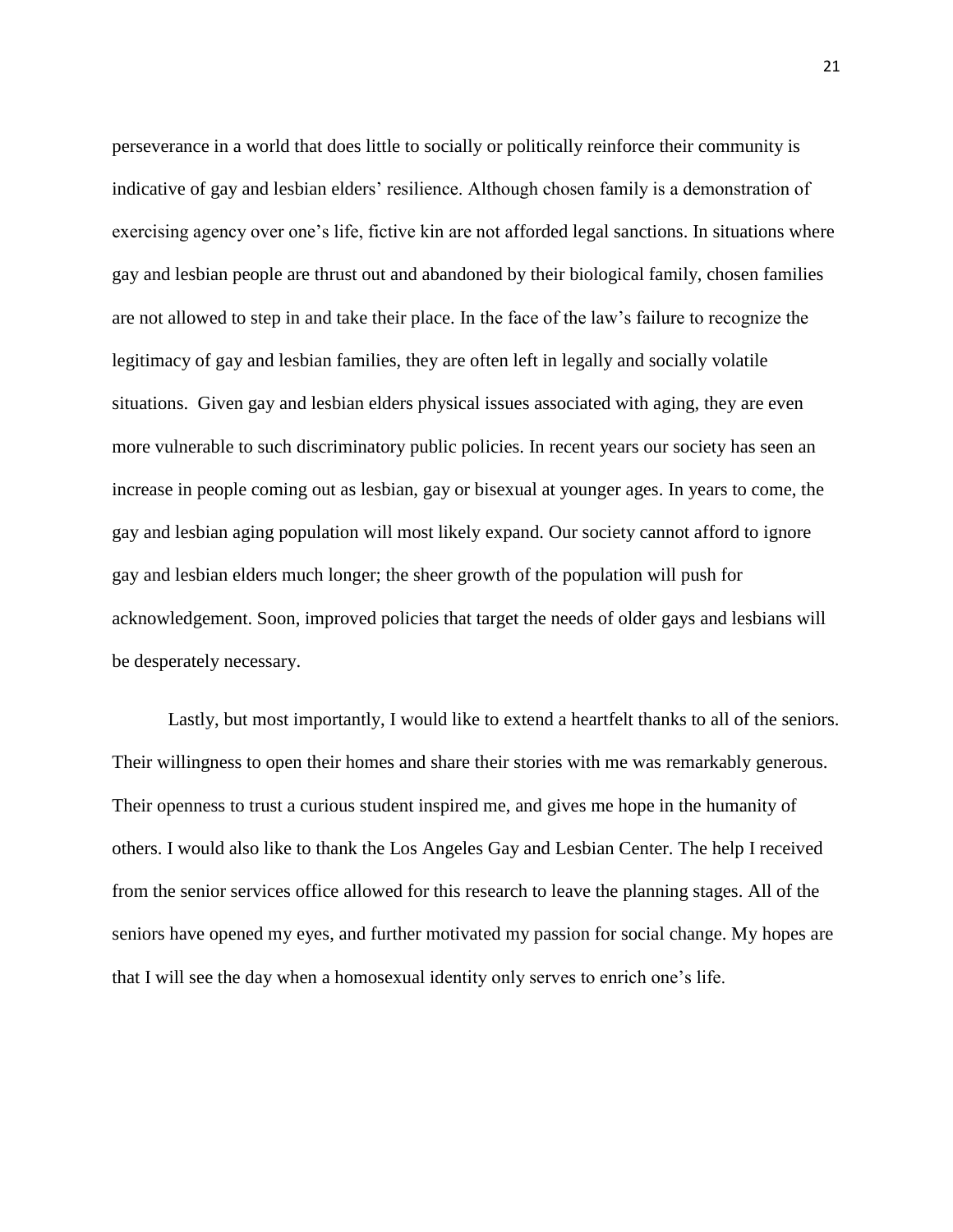### *REFERENCES*

Ambert, Anne-Marie, Patricia A. Adler, Peter Adler and Daniel F. Detzner. 1995. "Understanding and evaluating qualitative research."*Journal of Marriage and Family* 57:879- 893.

Baca Zinn, Maxine, D. Stanley Eitzen and Barbara Wells. 2008. *Diversity in Families.* Boston, MA: Pearson.

Badgett, M.V. Lee. 2007. "Unequal taxes on equal benefits: the taxation of domestic partner benefits." *The Williams Institute at UCLA School of Law*, December.

Barker, Judith C., Gilbert Herdt and Brian de Vries. 2006. "Social support in the lives of lesbians and gay men at midlife and later." *Sexuality Research and Social Policy: Journal of NSRC* 3:1- 23.

Beeler, Jeff A., Rawls, Todd W., Herdt, Gilbert and Cohler, Bertram J.1999. "The needs of older lesbians and gay men in Chicago." J*ournal of Gay & Lesbian Social Services* 9:31-49.

D"Augelli, Anthony R., Scott L. Hershberger and Neil W. Pilkington. 1998. "Lesbian, gay and bisexual youth and their families: disclosure of sexual orientation and its consequences." *American Journal of Orthopsychiatry* 68:361-371.

de Vries, Brian and Patrick Hoctel. 2007. "Family friends of older gay men and lesbians." Pp. 213-232 in *Sexual Inequalities and Social Justice,* edited by Niels Teunis and Gilbert Herdt. Berkeley, CA: University of California Press.

Dubois, Matthew R. 2006. "Legal concerns of LGBT elders." Pp. 195-205 in *Lesbian, Gay, Bisexual and Transgender Aging,* edited by D. Kimmel, T. Rose and S. David. New York, NY: Columbia University Press.

Grossman, Arnold H. 2006. "Physical and mental health of older lesbian, gay, and bisexual adults." Pp. 53-69 in *Lesbian, Gay, Bisexual and Transgender Aging,* edited by D. Kimmel, T. Rose and S. David. New York, NY: Columbia University Press.

Grossman, Arnold H., Anthony R. D"Augelli and Scott L. Herhberger. 2000. "Social support networks of lesbian, gay and bisexual adults 60 years of age and older." *Journal of Gerontology*  55:171-179.

Human Rights Campaign. 2010. "Pass ENDA now, end workplace discrimination!" Washington, DC: Human Rights Campaign, Retrieved July 21, 2010. http://www.hrc.org/sites/passendanow/index.asp